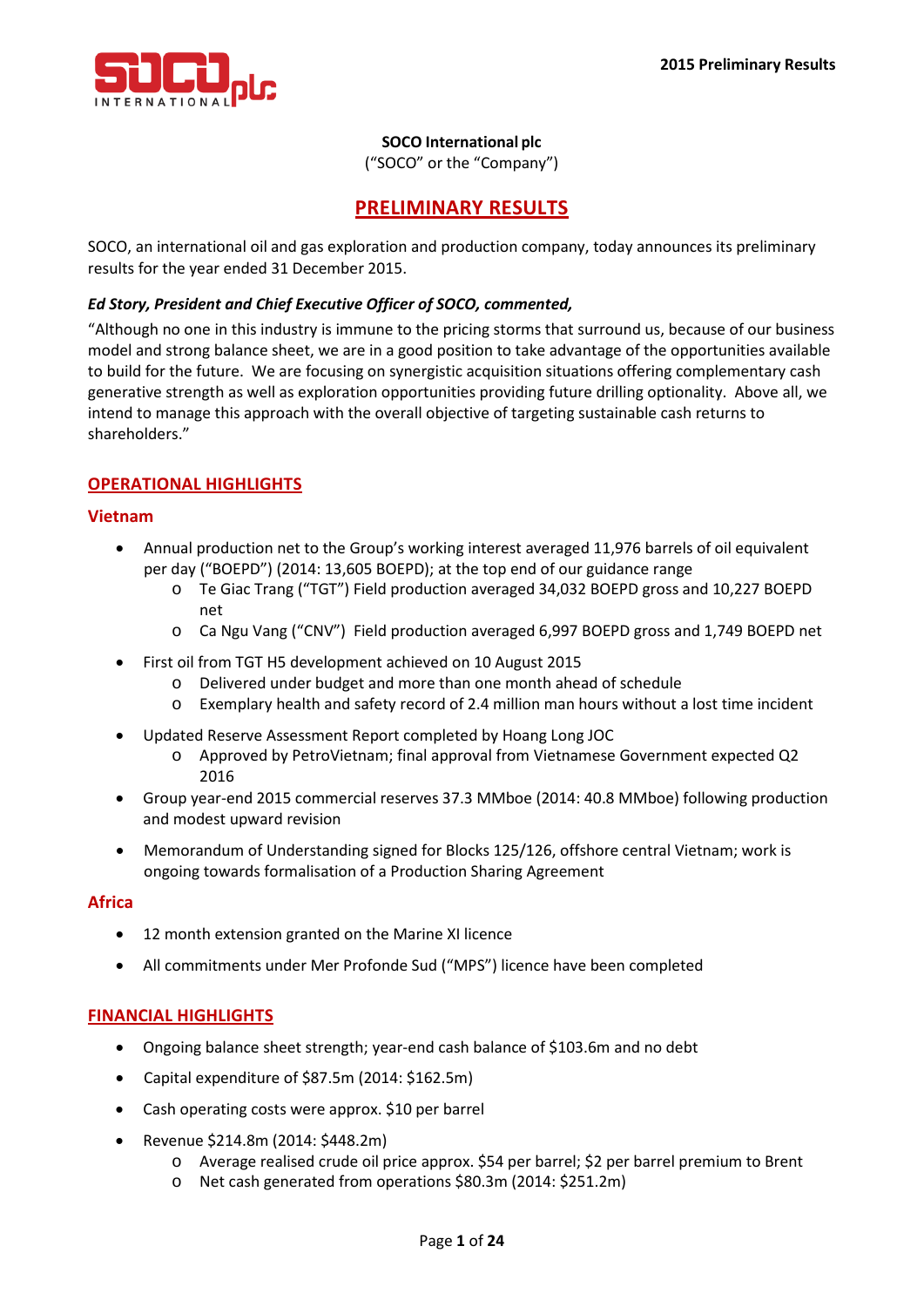- After tax loss \$33.8m (2014: \$14.0m profit) after exploration expenses, including Baobab Marine-1 well on MPS
- No impairment of our producing assets in the period (2014: \$60.5m)
- Recommended dividend of 2 pence per share (approx. \$9.5m) to be approved at the AGM
	- o Distribution made to shareholders during 2015 of \$51.1m (2014: \$119.2m)
	- o \$383.6m returned to shareholders over the past three years

#### **OUTLOOK FOR 2016**

- 2016 exploration and development programme is fully funded from existing cash resources
- 2016 financial and operating metrics
	- o 2016 production guidance 10-11,500 BOEPD
	- o Operating expenditure expected to remain at approx. \$10 per barrel
	- o 2016 firm capex budget of \$54m including MPS well costs provided for in 2015; Vietnam \$18m
- A Full Field Development Plan for TGT has been updated during the year. Expected submission by to the relevant Vietnamese authorities Q2 2016
- Deferred payment of \$52.7m associated with 2005 sale of Mongolia interests expected to be fully received in next 12 months
- Additional distribution to shareholders to be considered in H2 2016
- Ongoing focus on sustainable cash flow generation and commitment to strategy of cash returns

## **ENQUIRIES:**

#### **SOCO International plc** Roger Cagle, Deputy Chief Executive and Chief Financial Officer Antony Maris, Chief Operating Officer Tel: 020 7747 2000

## **Bell Pottinger**

Nick Lambert Elizabeth Snow Tel: 020 3772 2500

## **NOTES TO EDITORS**

SOCO is an international oil and gas exploration and production company, headquartered in London and traded on the London Stock Exchange. The Company has field development and production interests in Vietnam and exploration and appraisal interests in the Republic of Congo (Brazzaville) and Angola.

In accordance with DTR 6.4, SOCO has notified the FCA that its home member state is the United Kingdom. SOCO is registered in England and Wales; company registration number 03300821.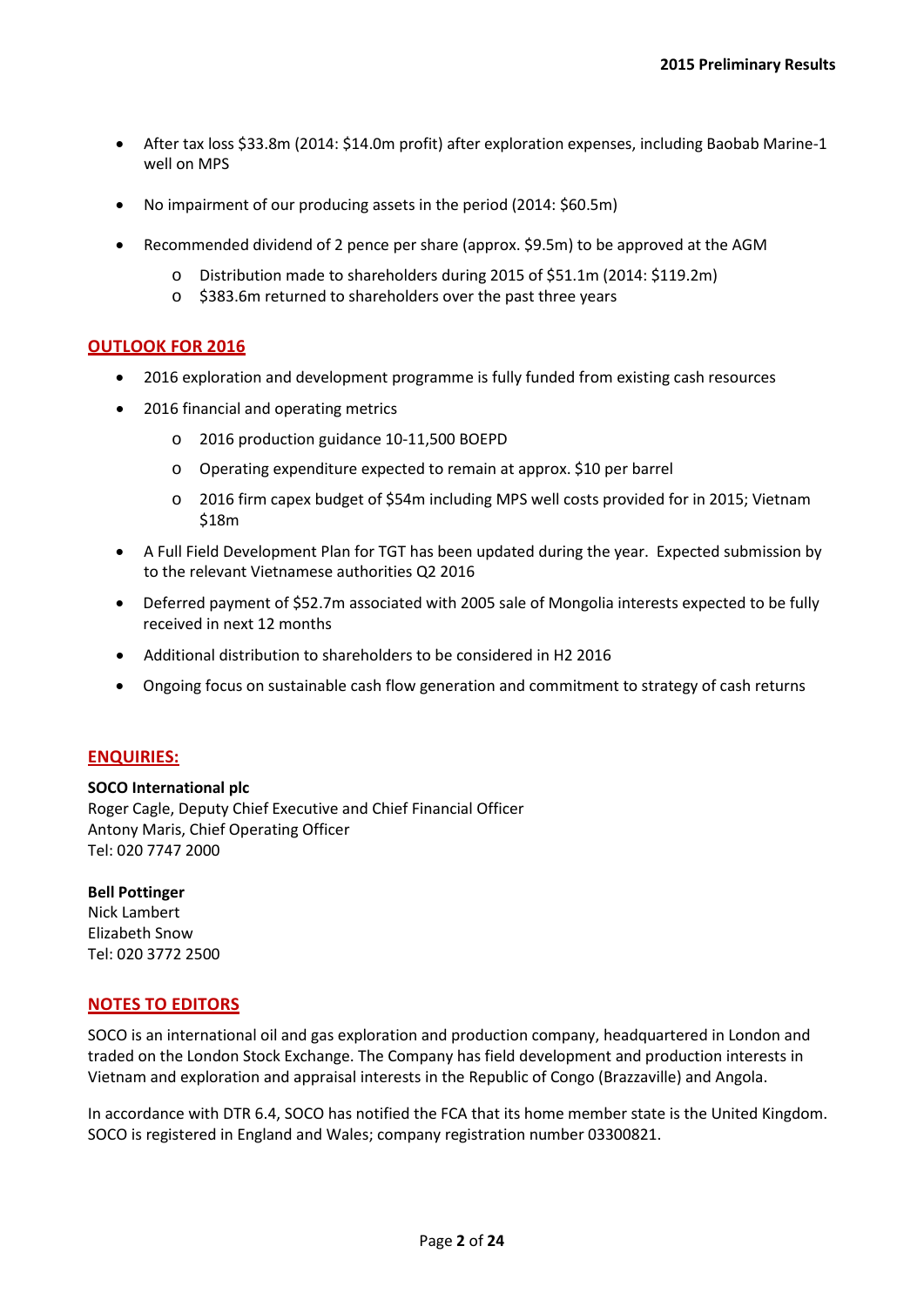# **CHAIRMAN AND CHIEF EXECUTIVE'S STATEMENT**

Although 2015 was a continuation of the tough industry environment which began the previous year, when assessed on the basis of those things over which the Company could exercise some element of control, SOCO performed well and emerged in excellent shape.

We allocated capital to those projects that positively impacted the bottom line. We cut costs by renegotiating reductions in vendor contracts and services. We closed offices and deferred any cash bonuses to executives. We deferred projects to take advantage of an improving cost environment. All this and we still returned \$51.1m to shareholders whilst maintaining a strong balance sheet with a year-end cash balance of \$103.6m and no debt.

The Company is staffed and managed by people who have extensive experience in this industry and we are accustomed to having to deal with its cyclical nature. Thus, whilst we are impacted by the downturn and it affects our decision making, the business remains resilient, well positioned and robust, with a strong balance sheet and a cash break even oil price in the low \$20 per barrel range.

With our significant financial flexibility, fully funded capital programme and strict cost discipline, we can continue our strategy of focusing on delivering to shareholders both value – through cash returns – and growth, be it organic or inorganic. The short term priority is to shape the business, which is already resilient in a downside scenario of persistent low oil prices, and to ensure that we are positioned for delivering sustainable growth as the oil price recovers.

## **2015 PERFORMANCE**

Against the poor industry back drop, 2015 was another solid year for SOCO. We sustained our policy of returning cash to shareholders by declaring a final dividend for 2014 and paying out \$51.1m to shareholders. We brought the H5 development into production ahead of schedule and below budget, and maintained our exemplary health and safety record.

Group production of 11,976 barrels of oil equivalent per day ("BOEPD") was at the top end of our guidance range, down from 13,605 BOEPD in 2014. The year-on-year drop was mainly attributable to a slowing of investment on the TGT Field thus allowing the higher water cut producing wells to force us into capacity limits on the shared FPSO.

Directly correlating with the approximately 50% decline in oil prices (from \$103 per barrel in 2014 to \$54 per barrel) and lower production, revenue dropped from \$448.2m in 2014 to \$214.8m. The Group posted a loss of \$33.8m (2014: \$14.0m profit) in the period after taking account of exploration expenses. The 2015 exploration expenses were primarily associated with the costs to complete the Mer Profonde Sud licence commitments of \$36.4m (2014: \$79.5m). There has been no impairment of our producing assets in the period (2014: \$60.5m).

Net cash generated from operations, again reflecting lower sales and declining oil prices, fell to \$80.3m in 2015, down from \$251.2m in 2014. Capital expenditure essentially halved, dropping from \$162.5m in 2014 to \$87.5m as we slowed spending not directly tied to adding value to the bottom line and postponed nonessential spending.

SOCO made its first dividend distribution in 2015 of \$51.1m shelving returns via B/C share schemes which are no longer available, which paid out \$119.2m to shareholders in 2014. SOCO has returned \$383.6m to shareholders over the past three years putting it into a class of its own amongst our peer independent E&P companies.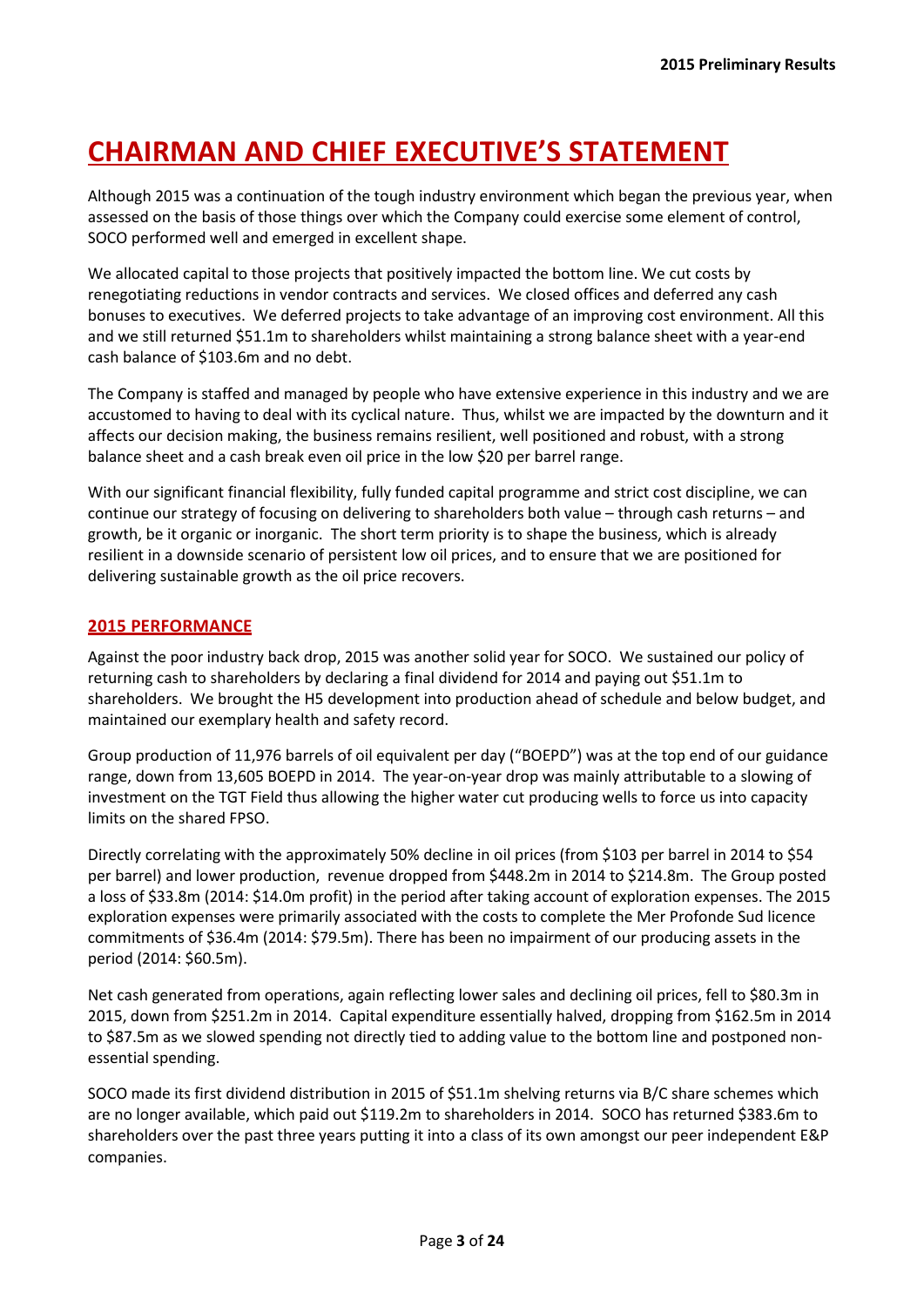## **Vietnam**

## **Te Giac Trang ("TGT") Field**

*(30.5% working interest; operated by Hoang Long Joint Operating Company ("HLJOC"))* TGT Field production for 2015 averaged 34,032 BOEPD gross and 10,227 BOEPD net to SOCO's working interest.

The H5 development was successfully brought on stream on 10 August 2015, more than one month ahead of schedule, under budget and with a total of 2.4 million man hours without a lost time incident.

The updated Reserve Assessment Report has been completed by HLJOC and approved by PetroVietnam. The formal presentation to the relevant Vietnamese authorities has been made and final approval is expected in Q2 2016. Following receipt of the approval, the revised Full Field Development Plan ("FFDP") is expected to be submitted for approval in Q2 2016. The scope of the development programme in the FFDP is expected to include additional wells and facilities options to increase water handling capacity.

The capital expenditure budget for Vietnam is approx. \$18m, which includes long lead items for four wells for the ongoing TGT Field development, the cost attributed to completing drilling activities on TGT-14X appraisal well and new venture costs associated with Blocks 125/126. For 2016, no firm production target has been agreed between the HLJOC partners pending agreement on the scope of the FFDP, as well as receipt of optimised 2016 production scenarios from the HLJOC utilising full reservoir potential from existing wells. The 2016 contingent capital budget covers the drilling costs for the wells, as well as costs associated with water handling facilities upgrade following FFDP approval.

The TGT Field has attractive economics and cost recovery terms, low operating costs and a benign operating and geopolitical backdrop. Moreover, the field economics also mean that the cash flow profile and returns are significantly geared to the oil price.

Proven and probable reserves for the TGT Field were broadly flat year-on-year reflecting the lack of further investment in the field, whilst the new H5 production partially offset the higher water cut coming from the older producing platforms. After adjustments for production during the year (3.7MMboe) and a modest downward revision (2.2MMboe), 2P commercial reserves for the TGT Field were 30.6MMboe as at 31 December 2015.

## **Ca Ngu Vang ("CNV") Field**

*(25% working interest; operated by Hoan Vu Joint Operating Company ("HVJOC"))* CNV Field production for 2015 averaged 6,997 BOEPD gross and 1,749 BOEPD net to the Company's working interest.

The HVJOC is evaluating the impact of the reservoir pressure drop from reduced water injection on the long-term performance and recovery of the field, as well as looking into potential ways of maintaining production performance and improving recovery from the field. The initiatives for the latter include conversion of the CNV-6P-ST1 injection well to a producer and modification of processing facilities on the Bach Ho platform to lower minimum tubing head pressure. Discussions with the owner of the Bach Ho processing facilities are under way.

Year-end proven and probable reserves for the CNV Field were increased after an over 80% upward revision (3.0MMboe) and production of 0.6MMboe, ending the year at 6.7MMboe.

#### **Vietnam New Ventures**

On 29 July 2015, SOCO signed a Memorandum of Understanding with PetroVietnam and SOVICO Holdings regarding obtaining petroleum contracts on Blocks 125/126, offshore central Vietnam. Work is ongoing towards formalisation of a Production Sharing Agreement.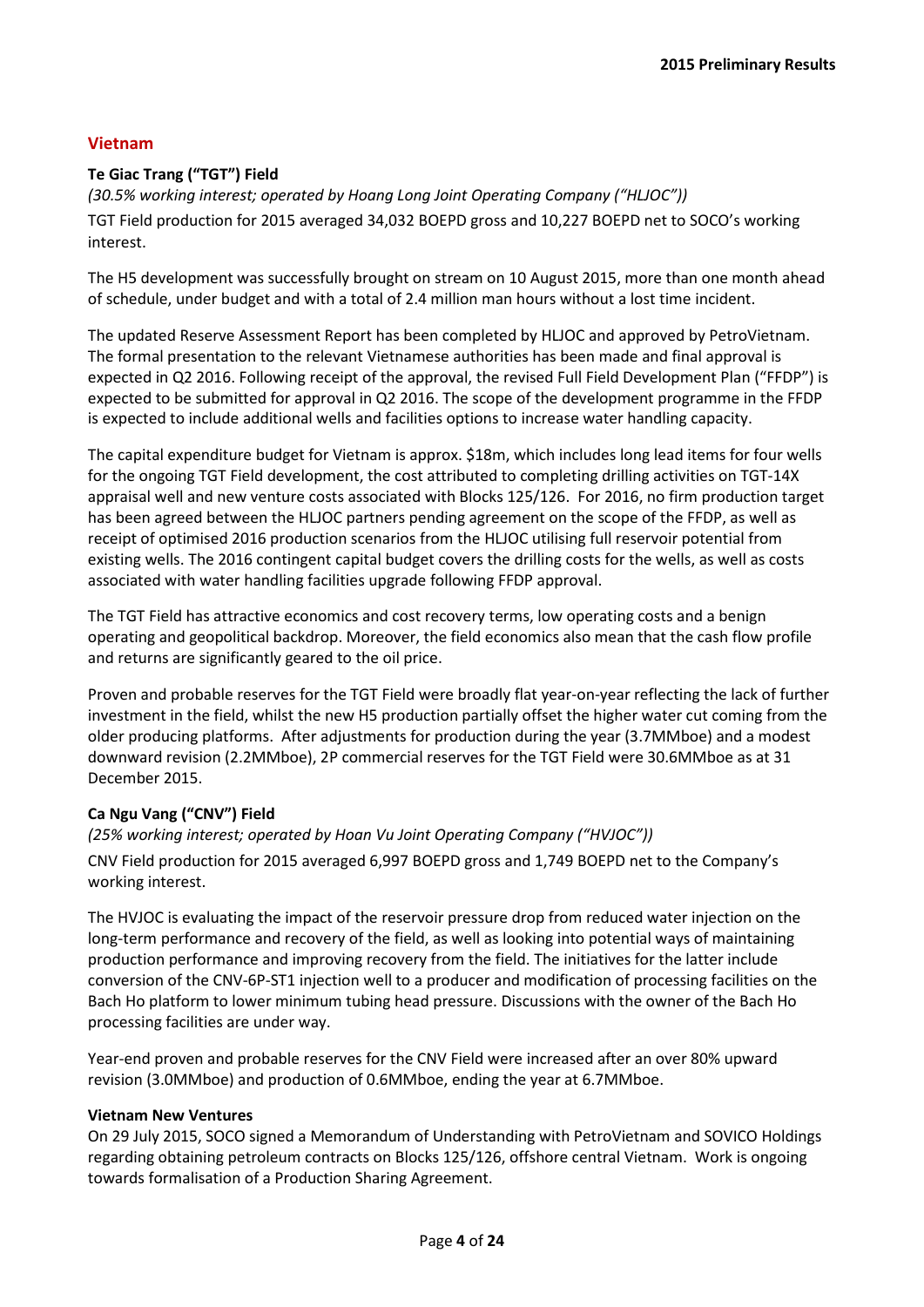## **Africa Exploration**

#### **Marine XI**

#### *(Operated, 40.39% working interest)*

Following the successful Lidongo X Marine 101 exploration well drilled in 2014 on the Marine XI Block offshore Congo (Brazzaville), the focus turned to two things; discussion with authorities regarding commercialisation options for the Lidongo discovery area, along with potentially other prior discoveries on the Block, and reprocessing of our 3D seismic previously acquired over Marine XI. Options for commercialisation alternatives were limited as block expiry was scheduled for March 2016; however, the Congolese authorities agreed in early 2016 to a 12 month licence extension.

With the Lidongo well suggesting a possible extension into our Block of the Litchendjili Field on the Marine XII Block, which began production in 2015, we entered into an agreement with the interest holders of Block XII to explore options for a potential joint development or unitisation. Although a data exchange has taken place, substantive discussions have not yet begun.

The Marine XI partners have prepared a Production Licence Application, which has been submitted to the Congolese authorities. Meanwhile interpretation of the reprocessed seismic is ongoing.

#### **Mer Profonde Sud**

#### *(Operated, 60% working interest)*

The Mer Profonde Sud Block is located in the Lower Congo Basin, offshore Congo (Brazzaville). SOCO farmed into the Block in November 2013 with a 60% working interest (100% carried interest for one well) and assumed operatorship. Regulatory approval was granted in the first quarter of 2014.

The Block was in its third and final period of the exploration licence with a mid-2016 expiry. The licence carried an obligation to drill an exploration well.

In February 2016, the well was drilled on the RR Prospect to a measured depth of 3,275 metres and intersected the stacked early Miocene channel complexes that were targeted. Although good quality sands were present, no hydrocarbons were encountered, suggesting lack of communication with the known oil source. The well was plugged and abandoned and the drilling programme was executed under budget.

#### **Cabinda North**

#### *(Non-operated, 17% working interest)*

Discussions are ongoing among the partners and with the authorities to agree the new partnership, operator and activities during the licence extension period to April 2018.

## **CORPORATE**

#### **Non-Executive Directors**

Corporate governance remains a priority and the Company has initiated a further programme of Board refreshment with two long serving Non-Executive Directors, John Norton and Robert Cathery, not seeking reappointment at the upcoming AGM. We thank both for their many years of excellent service to the Company, throughout which they continued to discharge their duties with the rigour and objectivity expected of fully independent Non-Executive Directors.

We appreciate their valuable contribution during the induction and assimilation of our most recent appointments. Accordingly, we believe that the continuing Directors will comprise an appropriately balanced Board with the experience and attributes critical to the success of the Company.

We will continue to review the balance and effectiveness of the Board with a view to adding independent non-executives commensurate with our size and need.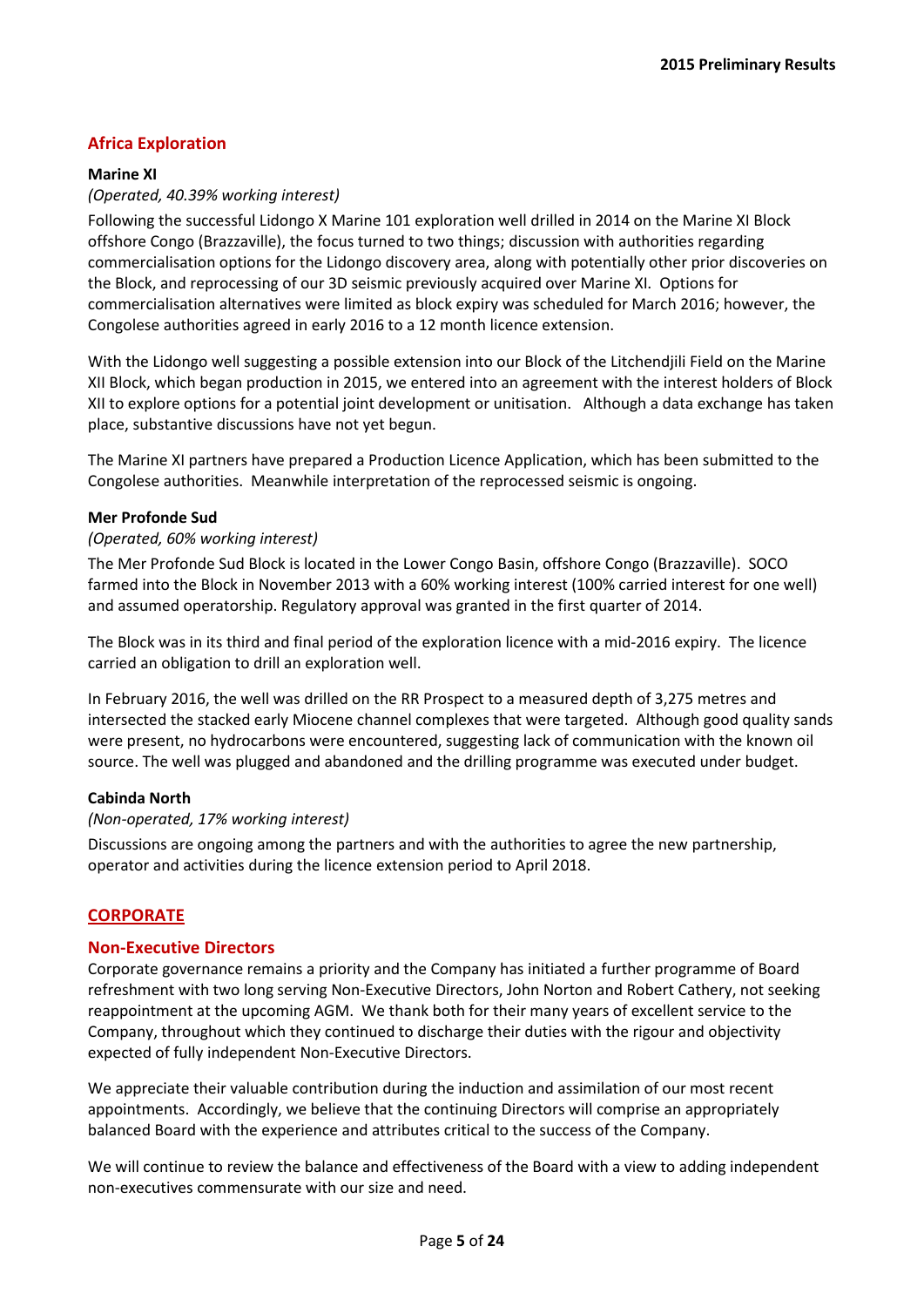#### **Dividend**

The Company has a strong track record of managing its asset and capital base effectively which has enabled it to return approximately \$438m to shareholders over the last seven years via dividends, capital returns and share buybacks. This prudent and rigorous approach to capital has served the Company well even in the face of the recent, very significant decline in the oil price. Indeed, even at current oil prices, SOCO continues to generate solid cash flow, has a strong balance sheet with over \$100m of cash and no debt.

The Board of SOCO has a very clearly defined approach to capital which is to:

- Retain a strong balance sheet under all oil price scenarios;
- Pay a sustainable dividend to shareholders;
- Invest organically and inorganically in attractive risk / return profile projects; and
- Periodically assess, in light of the prevailing environment, uses for excess capital and consider additional capital returns

In light of this capital allocation philosophy and to emphasise our intent for the sustainability of creating value for our shareholders, the Board has proposed a final dividend for the year ended 31 December 2015 of 2 pence per share which will be recommended for shareholder approval at the Annual General Meeting to be held in June of this year. Further, given an oil price at or above current levels and no major adverse surprises in our budget for the year, we anticipate that the Board will at mid-year results propose a special payout to be distributed in the second half of the year.

#### **OUTLOOK**

We remain committed to evaluating alternatives to optimise our exposure to upside without jeopardising our focus on sustainable cash flow generation. We expect to secure synergistic, longer term opportunities that offer exploration drilling optionality in a more robust environment without putting our dividend policy in jeopardy. We are refocusing our business in South East Asia as past merger and acquisition activity has substantially reduced the number of competitors in the region. We understand the region, particularly Vietnam, and have had considerable success there in the past, which we aim to repeat in the future.

In January 2016 and prior to firm agreement on the TGT FFDP, we set our production guidance range for 2016 to 10-11,500 BOEPD. The lower end reflects limited reservoir management and natural field decline. The upper end reflects the additional optimised reservoir management with production from potential newly drilled wells. However, if non-essential capital outlay does not contribute directly to the bottom line, we do not expect to go forward with the expenditure at this time.

Thus continuing from last year, our operational focus for 2016 will be on working with the TGT partners to submit the updated TGT FFDP in Q2 2016. Otherwise, it will be a year of prudent cost management whilst taking proactive measures to ramp the TGT development programme back up when conditions are more conducive and positioning ourselves for future growth.

At budgeted oil prices for 2016 and based on ongoing correspondence with the counter party, we project that the deferred payment of \$52.7m associated with the 2005 sale of our Mongolian interests to be fully received in the next 12 months.

Current market conditions notwithstanding, our strategy of targeting sustainable cash returns to shareholders remains.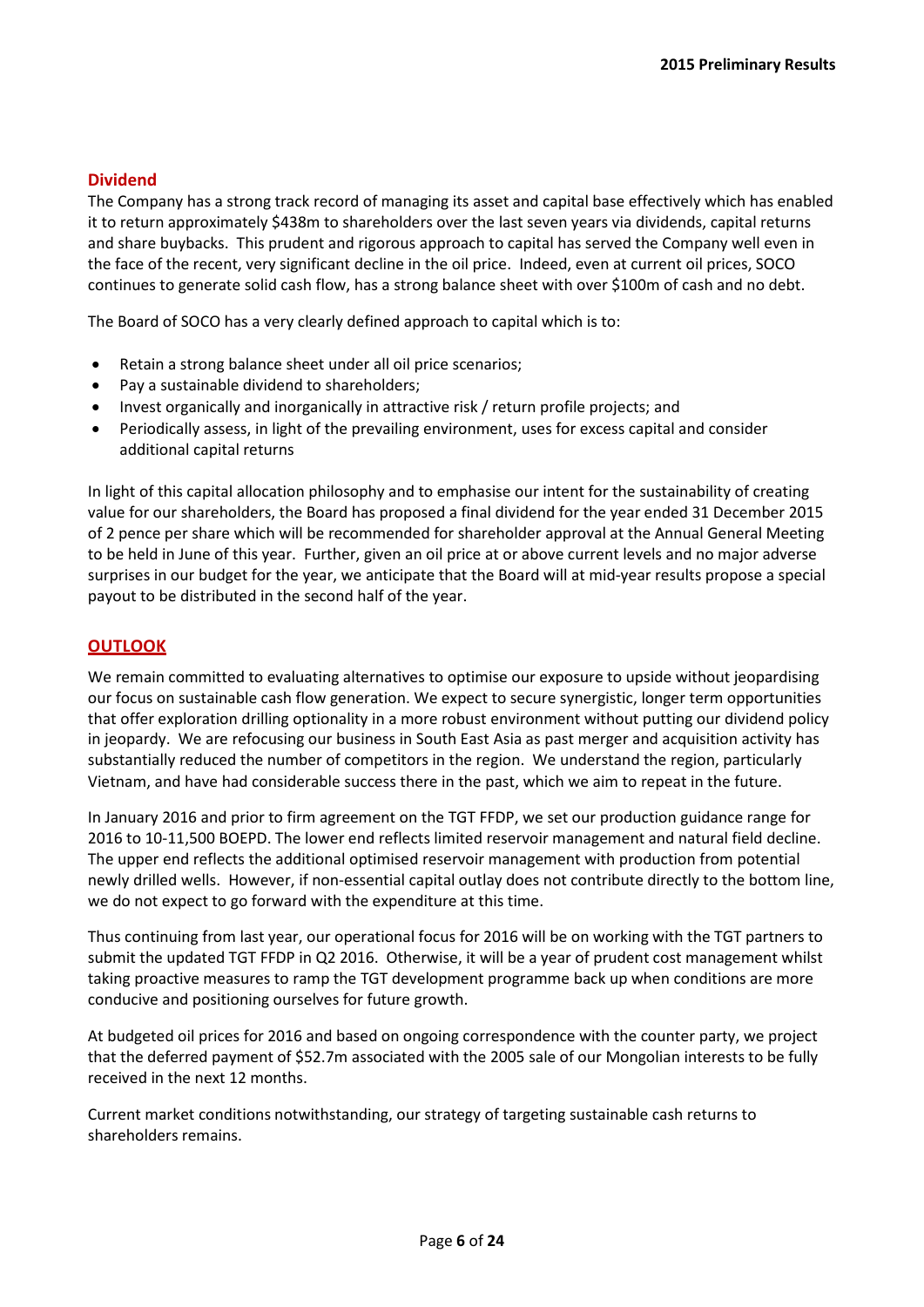With our consistent long term approach to appropriate resourcing and diligent spending, we believe that we are well placed to take advantage in this difficult and sustained economic climate, unlike many of our peers who are focusing on survival or care and maintenance. We hope to seize real opportunities as they arise and continue our focus on creating value for our shareholders.

#### **Rui de Sousa**

Chairman

#### **Ed Story**

President and Chief Executive Officer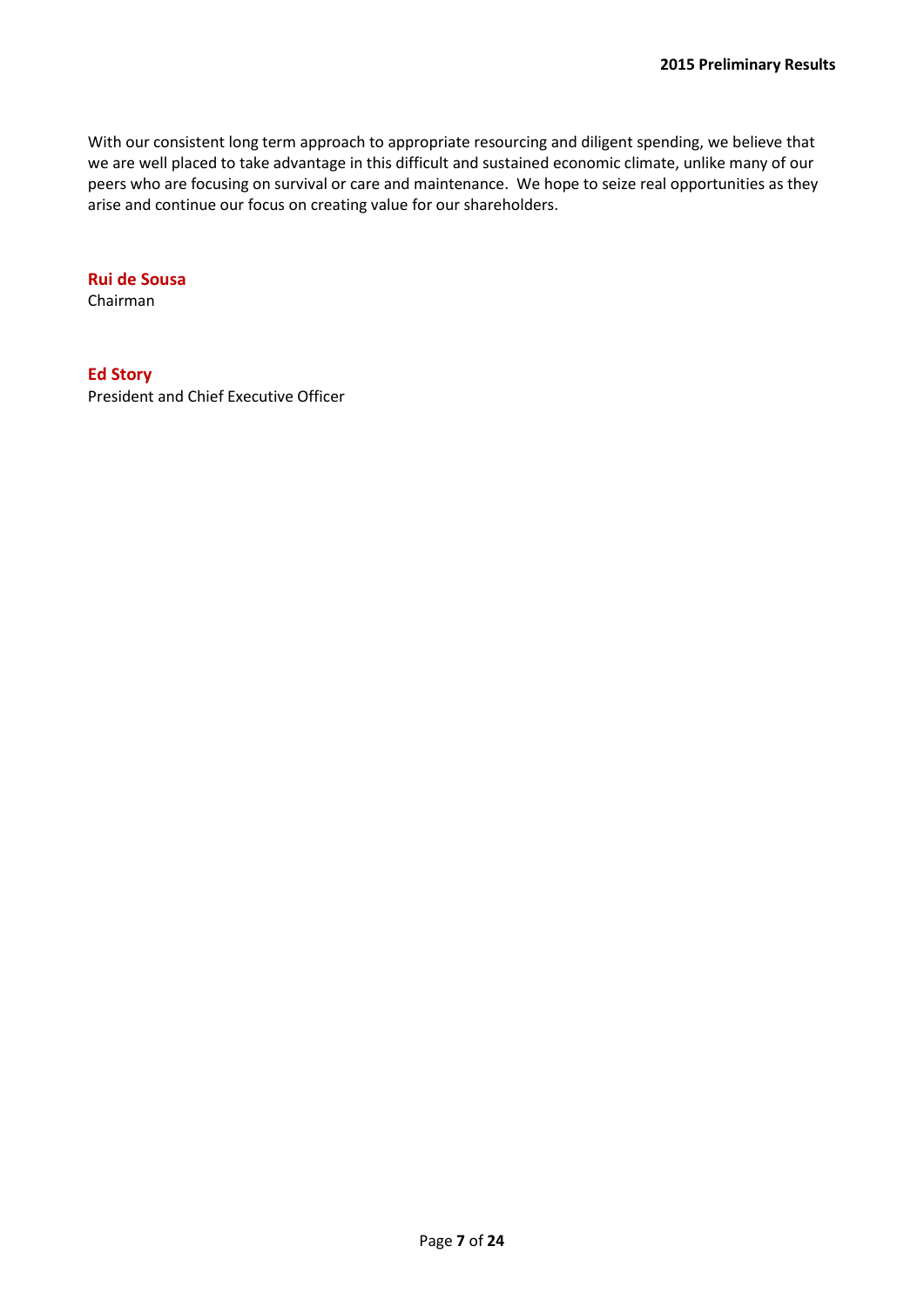# **REVIEW OF OPERATIONS**

Operations during 2015 focussed on the Te Giac Trang ("TGT") Field development programme, offshore Vietnam. Development drilling on the H5 Fault Block of TGT, following a discovery well in 2014, was successfully completed leading to first oil from H5 in August 2015, ahead of schedule and below budget. On the H4 Fault Block, field development progressed with the addition of three producing wells. The TGT Field, which was discovered in 2005 and achieved first oil in 2011, is now producing from three platforms with 26 producing wells and one injector well.

In Africa, operations were focused on completing the analysis of data from the successful exploration well drilled on the Marine XI Block in 2014 and, particularly during the second half of the year, on the preparation for the Company's first operated deep water well on the Mer Profonde Sud Block, both offshore Congo (Brazzaville).

Group production for 2015 averaged 11,976 BOEPD (2014: 13,605 BOEPD) with all production coming from the Company's interests in Vietnam.

## **VIETNAM**

In Vietnam, SOCO's Block 16-1 and Block 9-2, which comprise the TGT and Ca Ngu Vang ("CNV") Fields, respectively, are located in shallow water in the oil rich Cuu Long Basin, near the Bach Ho Field, the largest field in the region which has produced more than one billion barrels. The Blocks are operated through nonprofit joint operating companies in which each partner holds an interest equivalent to its share in the respective Petroleum Contract.

SOCO holds a 30.5% working interest in Block 16-1 and a 25% working interest in Block 9-2 through its wholly owned subsidiaries, SOCO Vietnam Ltd and OPECO Vietnam Limited. SOCO's partners in both Blocks are PetroVietnam, the national oil company of Vietnam, and PTTEP, the national oil company of Thailand.

## **Production**

During 2015, production net to SOCO's working interest was 10,227 BOEPD (2014: 11,538 BOEPD) from TGT and 1,749 BOEPD (2014: 2,067 BOEPD) from CNV. The average realised crude oil price for 2015 was approximately \$54 per barrel, a premium of \$2 per barrel to Brent.

| <b>Production by field</b> | FY 2015 | <b>FY 2014</b> |
|----------------------------|---------|----------------|
| <b>TGT Production</b>      | 10,227  | 11,538         |
| Oil                        | 9,397   | 10,464         |
| Gas <sup>1</sup>           | 830     | 1,074          |
| <b>CNV Production</b>      | 1,749   | 2,067          |
| Oil                        | 1,204   | 1,423          |
| $\overline{\text{Gas}^1}$  | 545     | 644            |
| <b>Total Production</b>    | 11,976  | 13,605         |
| Oil                        | 10,601  | 11,887         |
| $\overline{\text{Gas}^1}$  | 1,375   | 1,718          |

*Figures in BOEPD*

*1 Assumes oil equivalent conversion factor of 6,000 standard cubic feet per barrel of oil equivalent.*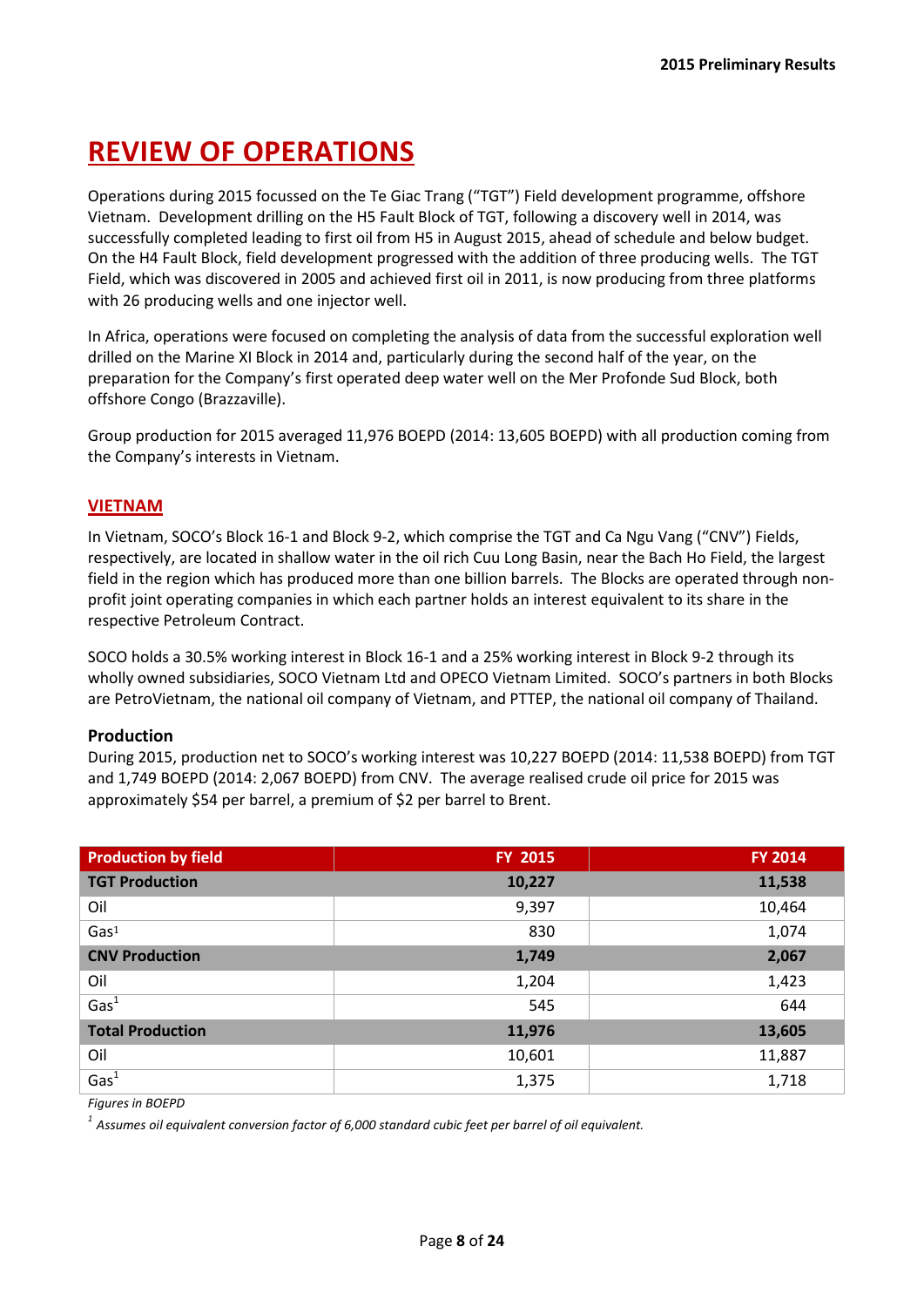## **Block 16-1 – TGT Field**

## *(30.5% working interest; operated by Hoang Long Joint Operating Company ("HLJOC"))*

The TGT Field is located in the north eastern part of Block 16-1 offshore Vietnam and is operated by HLJOC. SOCO's interest in the Block was awarded in December 1999 and the first commercial discovery was made in 2005.

TGT is a simple structure, with complex production intervals, extending over 16 km and with hydrocarbons located in at least five major fault blocks. The producing reservoir comprises a complex series of over 50 clastic reservoir intervals of Miocene and Oligocene age. Each reservoir interval requires individual reservoir management to optimise field recovery. The TGT Field has been a rewarding investment for SOCO with its attractive economics and cost recovery terms, along with low operating costs, and a benign operating and geopolitical backdrop.

The first platform, H1-WHP, came on stream in August 2011, followed by the H4-WHP in July 2012. Crude oil from TGT is transported via subsea pipeline to a floating, production, storage and offloading vessel ("FPSO") where it is processed, stored and exported by tankers to regional oil refineries. Gas produced from the Field is transported by pipeline to the nearby Bach Ho facilities for processing and onward transportation to shore by pipeline to supply the Vietnamese domestic market.

#### **TGT H5 Development**

The third TGT platform, H5-WHP, was successfully brought onstream on 10 August 2015, more than one month ahead of schedule. The project was completed under budget and with a total of 2.4 million manhours without a lost time incident.

The H5 Field Development Plan, comprising a 6 well drilling programme, had been approved in September 2014, at the same time as the H5-WHP jacket and drilling deck installation, which allowed drilling to commence from mid-September 2014 with the TGT-22P well.

The second and third wells, TGT-23P and TGT-24P, were completed in early January 2015, followed by the TGT-12X well, which appraised the previously undrilled H5N fault block. The fifth development well, TGT-25P, also appraised the deeper Oligocene section. The wells were then all completed and suspended ahead of the final hook up and completion of the development programme. Due to insufficient rig time, the H5S fault block appraisal well, TGT-14X, was deferred into the next drilling campaign.

H5 currently has production from all five wells drilled from the platform, the TGT-22P, TGT-23P, TGT-24P and TGT-25P producers and the TGT-12X-ST1 appraisal well. Two of the producer wells and the TGT-12X-ST1 well have been perforated in the lower Miocene reservoirs, and two in the Oligocene reservoir. Current H5 gross production is approximately 8,000 BOPD, which is lower than the 11-12,000 BOPD originally targeted. The Miocene wells are producing as expected, but the Oligocene wells are underperforming due to lower reservoir permeability than predicted. Work is ongoing to identify actions to optimise H5 performance from existing wells.

Analysis of well drilling results has indicated that the upper part of the Miocene reservoir is oil bearing, rather than gas bearing as originally believed. The H5 wells have not yet been perforated in this interval and there is significant additional H5 production potential in currently unperforated intervals. The scope of additional perforations is expected to be defined in the revised development plan discussed below.

#### **TGT H4 In-field Development**

In addition to the TGT H5 development wells, three in-field development wells, TGT-20P-ST1, TGT-21P and TGT-26P, were drilled during the year from the H4 platform.

The TGT-20P-ST1 well, an H4 in-fill producer, encountered completion problems in the targeted Oligocene section and was completed in the Miocene section instead. The subsequent TGT-26P well was therefore modified and deepened to encounter the Oligocene and replace the TGT-20P-ST1 as an Oligocene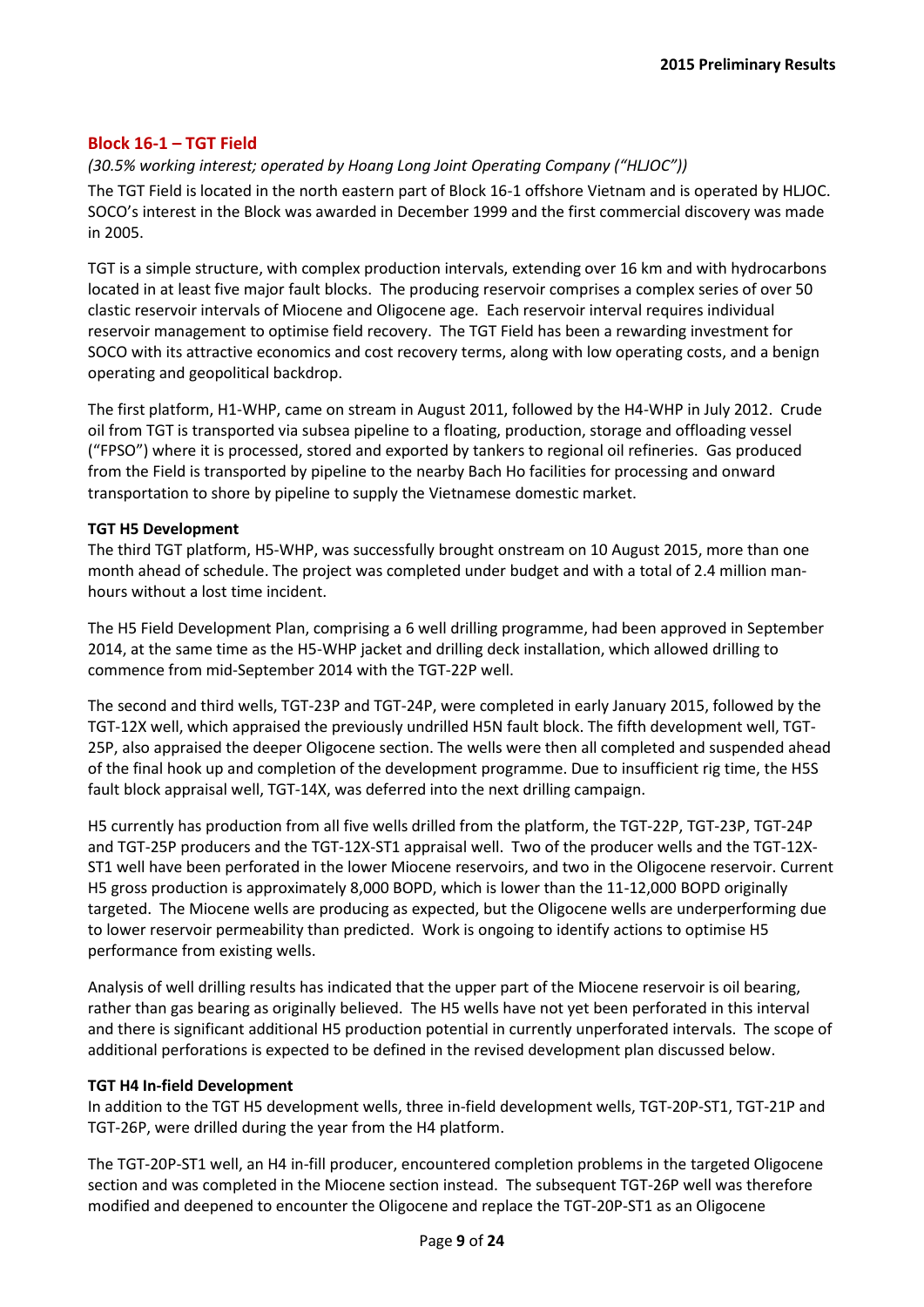producer. The TGT-21P was drilled as an H3N in-fill producer. These wells have been completed and are producing as expected.

#### **TGT Performance Evaluation and Prediction**

Following the original building of the Geological Model and the Dynamic Simulation Model in 2014, SOCO retained ERC Equipoise to update both the Geological Model and the Dynamic Simulation Model of the TGT Field with the new wells from 2015 and the additional production history. This work involved a reworking of all the fundamental input geoscience data and encompassed almost a year's work of a multi-disciplinary team. This activity highlights the significant complexity and technical uncertainty of the field. In essence, the reworking added some degree of complexity to the previous model.

The reworked Dynamic Model has been history matched against the field production data to date and then a series of forecasts run to evaluate the ultimate oil volume recoverable given various levels of development drilling and pressure maintenance under various FPSO and alternative liquid handling options.

This work demonstrates a significant range of potential development scenarios depending on the level of development drilling, infrastructure optimisation and upgrade, as well as reservoir performance management to optimise field recovery. The output from the model has been reviewed by the reserve auditor and is being used to focus on the development programme choices required for the revised Full Field Development Plan ("FFDP").

#### **TGT Reserve Assessment Report ("RAR")**

The updated RAR was completed during the year and was approved by PetroVietnam. Formal presentation to the relevant Vietnamese authorities has been done and final approval from the Vietnamese Government is expected in Q2 2016.

#### **Forward Plans**

A FFDP for TGT has been updated during the year and is expected to be completed for submission by the HLJOC partners to the relevant Vietnamese authorities in Q2 2016. The updated FFDP will incorporate the development plans for the TGT Field beyond 2016 and is expected to include additional wells and facilities options to increase liquid handling capacity. However, the scope of the development programme in the updated FFDP will largely depend on the oil price outlook at the time and HLJOC partners' alignment on a development path and appetite to commit capital.

Evaluation of all options remains ongoing. This includes evaluating how production from TGT could be increased from the existing well stock by perforating additional horizons, optimising reservoir management by shutting off higher water-cut wells, as well as the consideration of infill well locations. At the same time, evaluation of small investment, late field life acceleration projects are also being considered.

Given the current climate, all the equipment and service contracts are under review to seek reduced operating and capital costs. We have also identified contracts where alternative commercial structures, which may be of benefit to both parties, could be negotiated in order to enhance the value of the Field.

For 2016, no firm production target has been agreed between the HLJOC partners pending agreement on the scope of the FFDP, as well as receipt of optimised 2016 production scenarios from the HLJOC utilising full reservoir potential from existing wells. Pending the FFDP, the HLJOC partners have agreed to purchase the long lead items for four wells plus those attributed to finishing drilling the TGT-14X appraisal well with the 2016 contingent capex budget covering the drilling costs for the wells, as well as the capital associated with a water handling facilities upgrade following FFDP approval.

## **Block 9-2 – CNV Field**

## *(25% working interest; operated by Hoan Vu Joint Operating Company ("HVJOC"))*

The CNV Field is located in the western part of Block 9-2 offshore Vietnam and is operated by the HVJOC. SOCO's working interest production from CNV averaged 1,749 BOEPD in 2015 (2014: 2,067 BOEPD). In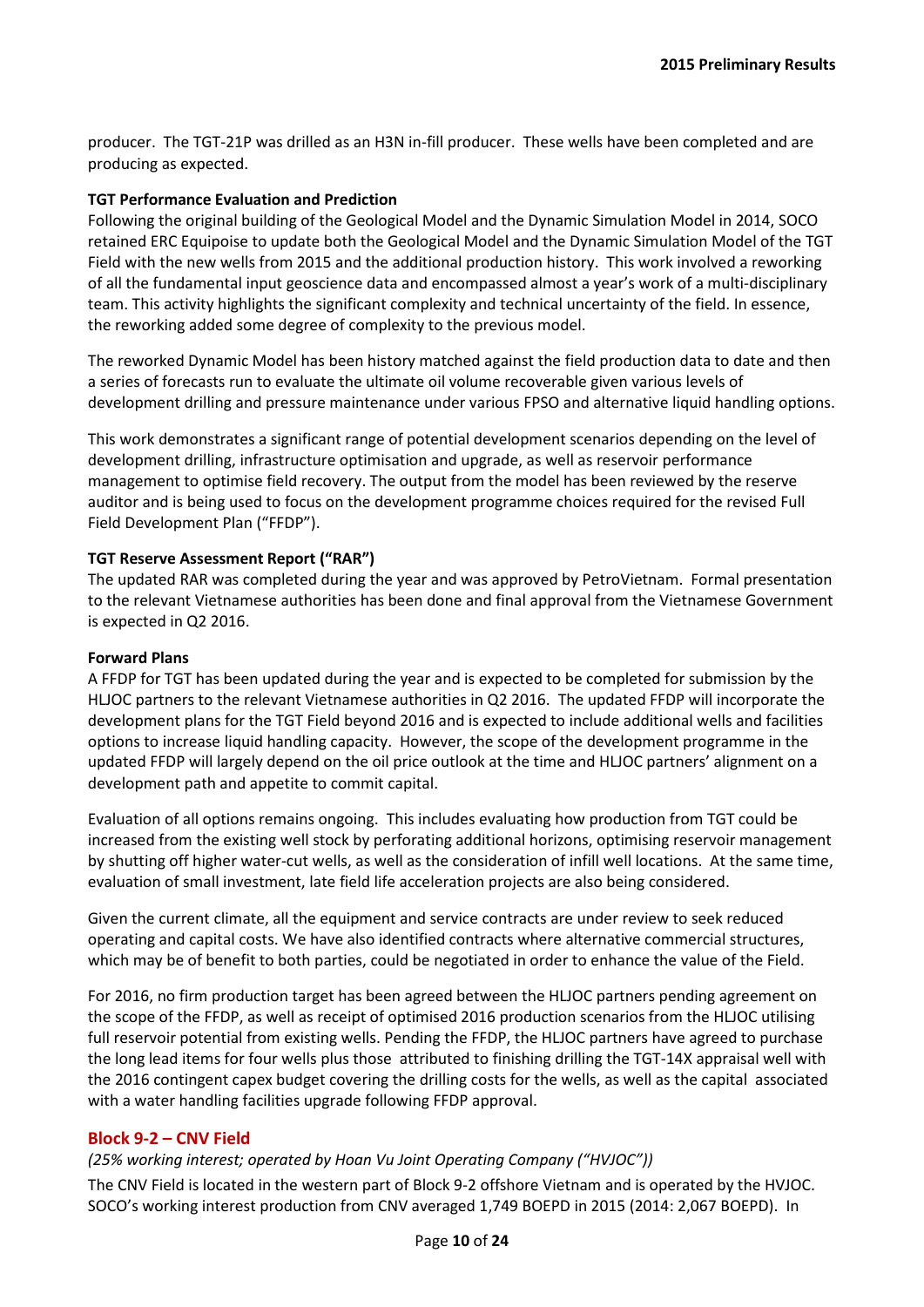contrast to TGT, the CNV Field reservoir is fractured granitic basement which produces highly volatile oil with a high gas to oil ratio and exploitation is dependent on the fracture interconnectivity to deplete the reservoir efficiently. Accordingly, traditional reservoir properties and Stock Tank Oil Initially In Place ("STOIIP") calculations are not straightforward.

Hydrocarbons produced from CNV are transported via subsea pipeline to the Bach Ho Central Processing Platform ("BHCPP") where wet gas is separated from oil and transported via pipeline to an offshore gas facility for further distribution. The crude oil is stored on a floating, storage and offloading vessel prior to sale. On the BHCPP, dedicated test separation and metering facilities have been installed.

While the field has been performing steadily, the anticipated indications of injector-producer linkage were identified in the year. Originally, the CNV-7P well was identified as the main option to overcome this. With operational complications preventing the drilling of the CNV-7P well in 2014, the HVJOC has been reviewing alternative options to maintain production performance. With the need to reduce water injection and accept the subsequent reduction in reservoir pressure from lower water pressure maintenance, the HVJOC has reviewed alternatives to maximise the long-term performance and recovery of the field.

The initiatives for the latter include conversion of the CNV-6P-ST1 injection well to a producer and modification of processing facilities on the Bach Ho platform to lower minimum tubing head pressure. The conversion of the former injector well to a producer is to take advantage of the movement from bottom-up "water-based" pressure maintenance to using the liberated gas in the reservoir as the "top-down" reservoir drive mechanism. The liberated gas displaces the oil from the upper parts of the reservoir and acts as a pressure drive from above. The approval to convert the well has been received and activities to do this are ongoing.

Discussions with the owner of the Bach Ho processing facilities are underway regarding the process facility modifications and work on the engineering design requirements has commenced.

Year-end proven and probable reserves for the CNV Field were increased after an over 80% upward revision of 3.0MMboe and after production of 0.6MMboe, ending the year at 6.7MMboe.

#### **Vietnam New Ventures**

On 29 July 2015, SOCO signed a Memorandum of Understanding with PetroVietnam and SOVICO Holdings regarding obtaining petroleum contracts on Blocks 125/126, offshore central Vietnam. Work is ongoing towards formalisation of a Production Sharing Agreement.

Blocks 125/126 are in moderate to deep water in the Phu Khanh Basin, to the north of the Cuu Long Basin, and have multiple structural and stratigraphic plays observed on the available seismic data. Interpretation of the available data indicates there is good potential for source, expulsion and migration of oil with numerous reservoir and seal intervals likely.

#### **REPUBLIC OF CONGO (BRAZZAVILLE)**

SOCO holds its interests in the Marine XI Block, located offshore Congo (Brazzaville) in the shallow water Lower Congo Basin, through an 85% owned subsidiary, SOCO EPC. SOCO holds a 60% working interest in the Mer Profonde Sud Block, offshore Congo (Brazzaville) through its wholly owned subsidiary, SOCO Congo BEX Limited.

#### **Marine XI**

#### *(Operated, 40.39% working interest)*

Results from the successful Lidongo X Marine 101 well, drilled in 2014, were analysed during the year to determine continuity with the nearby discovery on Marine XII. Reprocessing of the full 3D seismic data set over the Block was completed at year end. The seismic volume was much improved by the reprocessing,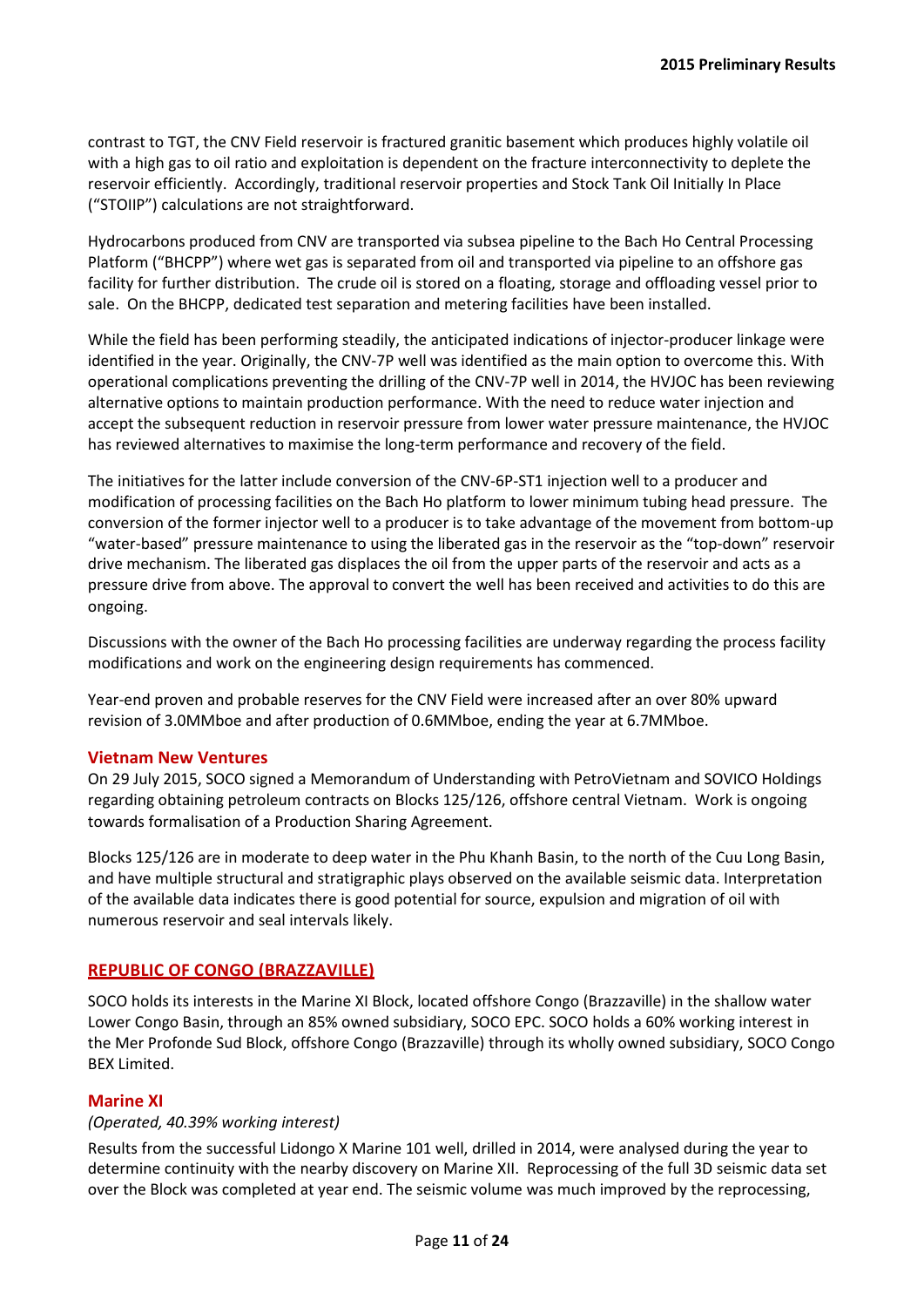although mapping at the Djeno and Vandji levels remains challenging. A detailed interpretation and evaluation of the prospect inventory identified in the reprocessed seismic is ongoing.

SOCO continues its discussions with the Congo authorities regarding commercialisation options for the Lidongo discovery area. The Marine XI partners have prepared a Production Licence Application, which is in the process of being evaluated by the relevant authorities, as a first stage in securing the authorisation from the relevant authorities for formal discussions with the Marine XII partners concerning the continuity and extension of the nearby field.

Subject to finalising specific details, the Congolese authorities have agreed to a 12 month extension to the previous March 2016 licence expiry. This allows for completion of the evaluation and interpretation of the 2015 reprocessed seismic data. Once complete this will influence any further activity on Marine XI, outside the area under consideration for unitisation.

#### **Mer Profonde Sud ("MPS")**

#### *(Operated, 60% working interest)*

Under a 2013 farm-in agreement, SOCO acquired operatorship of the MPS Block and agreed to drill one commitment exploration well in the remaining licence period, which was extended by agreement with the relevant authorities to 31May 2016.

The Baobab Marine-1 well spudded on the RR Prospect on 5 February 2016. The well reached total measured depth of 3,275 metres on 25 February and intersected the stacked early Miocene channel complexes that were targeted. Although good quality sands were present, no hydrocarbons were encountered, suggesting lack of communication with the known oil source. The well was subsequently plugged and abandoned.

Although the cost of the well was fully carried by SOCO, the current climate for equipment and services allowed the well to be drilled at a significantly reduced cost to original expectations, with the final Authorisation for Expenditure ("AFE") being about one third of the original estimate and approximately 50% of the initial cost estimate. Execution management of the well meant that the overall cost of the well still came in below the final AFE. The well was also drilled with no lost time incidents.

## **ANGOLA**

#### **Cabinda North Block**

#### *(Non-operated, 17% working interest)*

SOCO's 85% owned subsidiary, SOCO Cabinda Limited, holds a 17% participation interest in the Production Sharing Agreement for the Cabinda North Block, onshore the Angolan Cabinda enclave.

Whereas the licence was due to expire in 2015, the Angolan authorities issued a decree, gazetted on 21 April 2015, to extend the licence by three years. Discussions are ongoing among the partners and with the authorities to agree the new partnership, operator and activities during the licence extension period to April 2018.

#### **DEMOCRATIC REPUBLIC OF CONGO (KINSHASA) ("DRC")**

Following the end of our contractual obligations to the Government of the DRC, SOCO did not seek to renew the Block V licence. In 2015, SOCO finalised its relinquishment of the licence. This is in accordance with its public commitments made in 2014. The closure of the SOCO office in Kinshasa was completed by the end of the year. SOCO holds no licence interests in the DRC.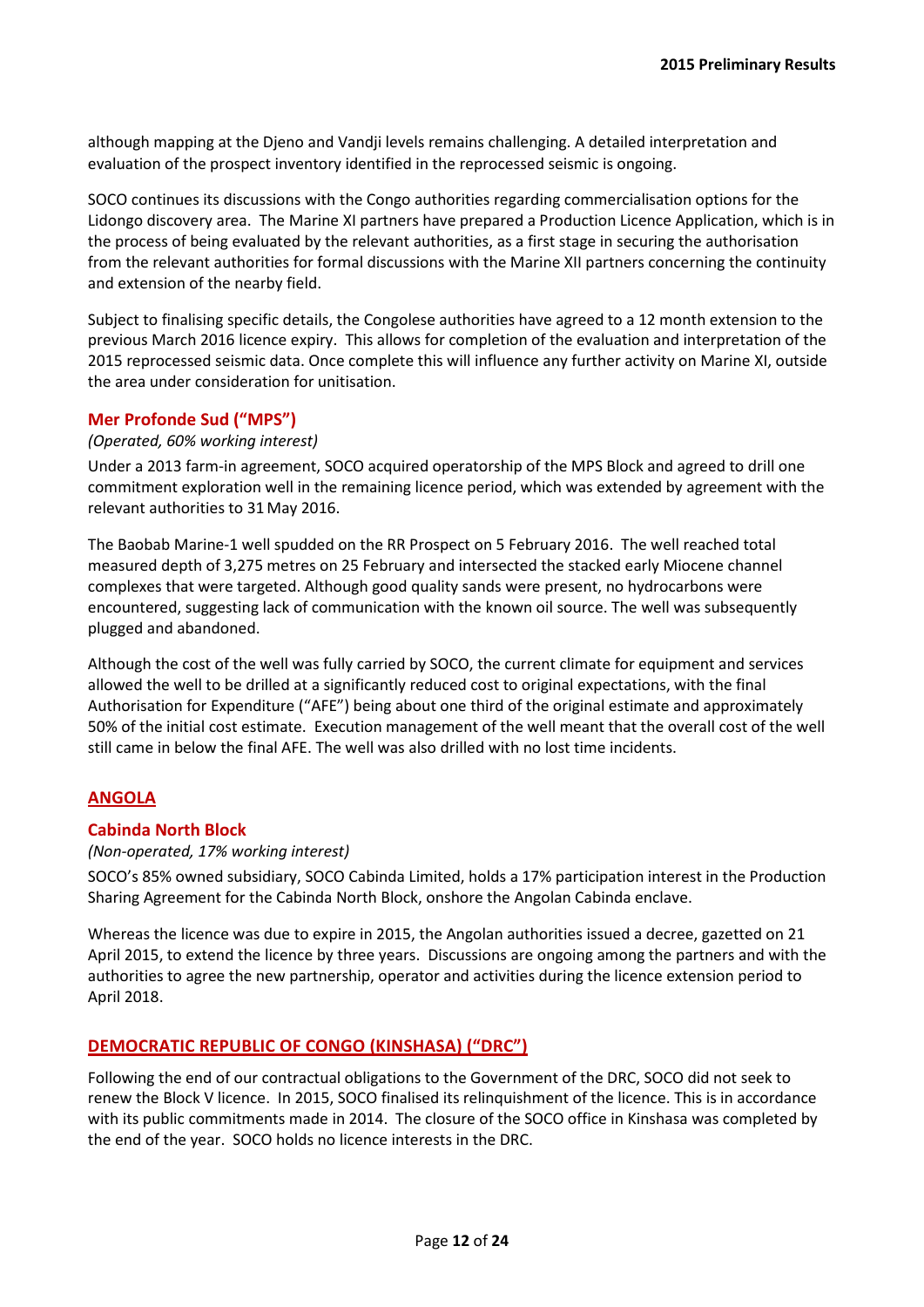#### **GROUP RESERVES AND CONTINGENT RESOURCES**

An independent audit of management estimates of Reserves and Contingent Resources for TGT and CNV, as of 31 December 2015, was completed by Gaffney, Cline and Associates in March 2016.

#### **TGT Reserves and Contingent Resources**

The year-end 2015 TGT estimated reserves are based on the scope of already approved wells, with consideration given to a small number of likely near-term wells, optimal field management and increased liquid handling capacity of the FPSO. A commercial offer is being negotiated with the FPSO owner, which will allow access to additional liquid handling capacity for a small day rate increase. All volumes beyond this scope of approved development activities were classified as contingent.

The range of reserves and Contingent Resources volumes continue to capture management's view of the full potential of the TGT Field. The estimates are grounded in the results of the revised ERCE Dynamic Simulation Model and the current field performance and reflect the degree of uncertainty around the oilin-place estimates.

The initial ERCE static and dynamic models, developed in 2013-14, estimated oil in place, reserves and resources based on a limited number of layers with a more simplified "averaging" of reservoir properties and using single oil-water-contacts across contiguous producing intervals. Increased computer processing power coupled with increased production history on a sand-by-sand basis has meant that the revised model now subdivides the original delineated producing intervals. Each subdivided layer has its own allocated reservoir properties and oil-water-contacts. Due to the shallow relief architecture of the reservoir sands this has a greater impact on the mid-case probabilistic STOIIP model and subsequent mid-case reserves and resources.

| <b>TGT Field Oil-In-Place Estimates (MMbbl)</b> |     |     |     |  |  |
|-------------------------------------------------|-----|-----|-----|--|--|
| <b>P90</b><br><b>P50</b>                        |     |     |     |  |  |
| Stock Tank Oil Initially in Place               | 376 | 603 | 943 |  |  |

| <b>TGT Field Estimated Ultimate Recovery</b><br><b>Inception to Year End 2015</b> |                |                    |         |  |  |  |
|-----------------------------------------------------------------------------------|----------------|--------------------|---------|--|--|--|
| <b>Reserves + Production</b><br>1P<br>2P                                          |                |                    |         |  |  |  |
| Oil                                                                               | 110.2          | 155.1              | 190.0   |  |  |  |
| Gas <sup>1</sup>                                                                  | 8.3            | 11.0               | 14.5    |  |  |  |
| Total                                                                             | 118.5          | 166.1              | 204.5   |  |  |  |
| <b>Contingent Resources</b>                                                       | 1 <sup>C</sup> | 2C                 | 3C      |  |  |  |
| Oil                                                                               | 15.0           | 45.0               | 110.0   |  |  |  |
| Gas <sup>1</sup>                                                                  | 1.1            | 3.3                | 9.7     |  |  |  |
| Total                                                                             | 16.1           | 48.3               | 119.7   |  |  |  |
| <b>Total Ultimate Recovery</b>                                                    | 1P & 1C        | <b>2P &amp; 2C</b> | 3P & 3C |  |  |  |
| Oil                                                                               | 125.2          | 200.1              | 300.0   |  |  |  |
| Gas <sup>1</sup>                                                                  | 9.4            | 14.3               | 24.2    |  |  |  |
| Total                                                                             | 134.6          | 214.4              | 324.2   |  |  |  |

*Figures in MMboe*

*1 Assumes oil equivalent conversion factor of 6,000 standard cubic feet per barrel of oil equivalent.*

*2 This table has been derived by SOCO from the audited figures.*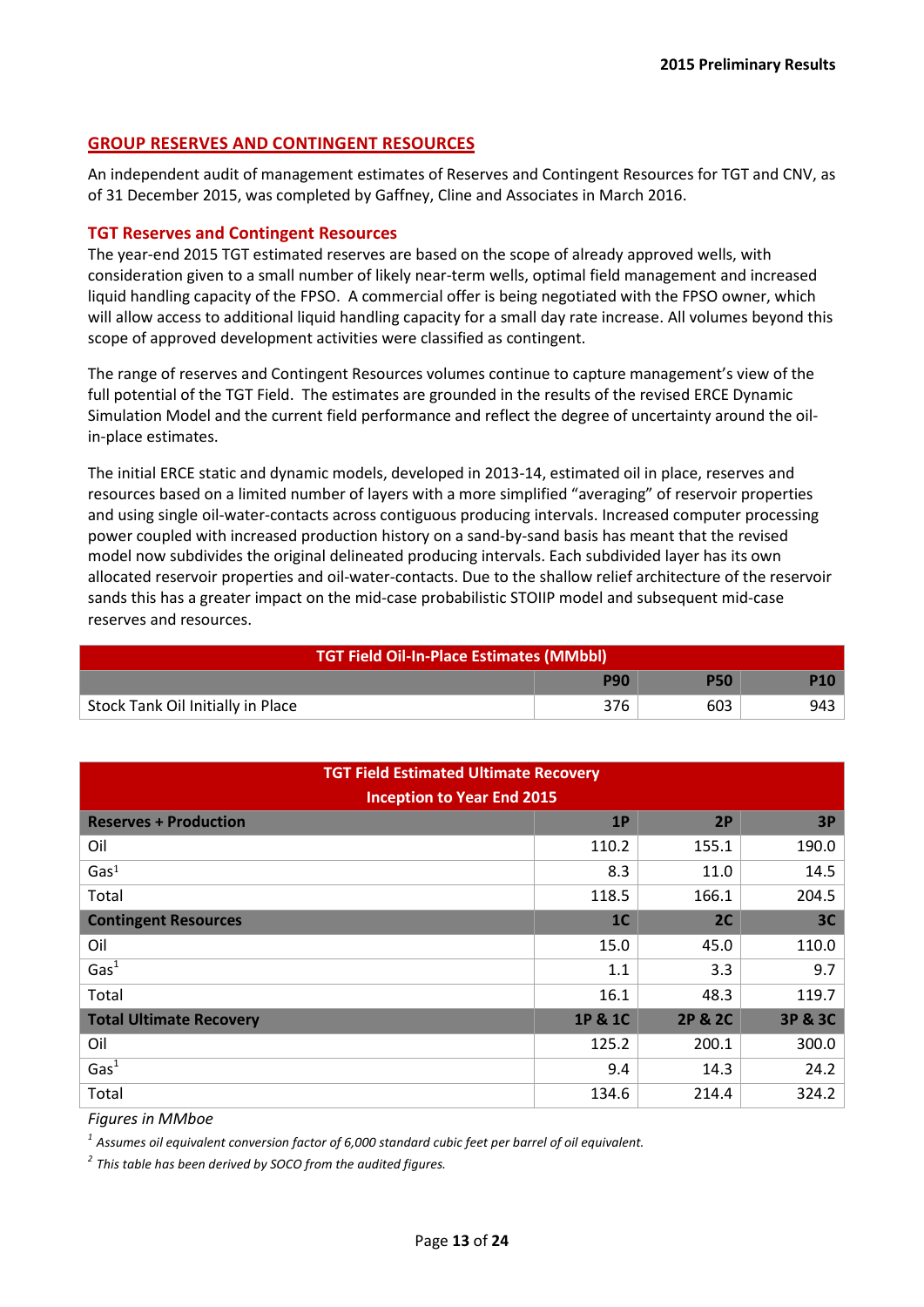| <b>SOCO Working Interest Reserves and Resources</b><br><b>TGT Field at 31 December 2015</b> |                |                    |         |  |  |  |
|---------------------------------------------------------------------------------------------|----------------|--------------------|---------|--|--|--|
| <b>Reserves</b>                                                                             | 1P             | 2P                 | 3P      |  |  |  |
| Oil                                                                                         | 15.5           | 29.0               | 39.5    |  |  |  |
| Gas <sup>1</sup>                                                                            | 0.8            | 1.6                | 2.7     |  |  |  |
| Total                                                                                       | 16.3           | 30.6               | 42.2    |  |  |  |
| <b>Contingent Resources</b>                                                                 | 1 <sup>C</sup> | 2C                 | 3C      |  |  |  |
| Oil                                                                                         | 4.5            | 13.0               | 31.8    |  |  |  |
| Gas <sup>1</sup>                                                                            | 0.3            | 1.0                | 2.9     |  |  |  |
| Total                                                                                       | 4.8            | 14.0               | 34.7    |  |  |  |
| <b>Sum of Reserves and Contingent Resources</b>                                             | 1P & 1C        | <b>2P &amp; 2C</b> | 3P & 3C |  |  |  |
| Oil                                                                                         | 20.0           | 42.0               | 71.3    |  |  |  |
| Gas <sup>1</sup>                                                                            | 1.2            | 2.6                | 5.6     |  |  |  |
| Total                                                                                       | 21.2           | 44.6               | 76.9    |  |  |  |

*Figures in MMboe*

*1 Assumes oil equivalent conversion factor of 6,000 standard cubic feet per barrel of oil equivalent.*

*2 The summation of reserves and Contingent Resources has been prepared by the Company.*

#### **CNV Reserves and Contingent Resources**

Re-evaluation of the field performance dynamics has led to the HVJOC Partners ceasing water injection and agreeing to convert the CNV-6P-ST1 injection well to production. This will change the drive mechanism from "bottom-up" water drive to "top-down" gas drive, as due to the volatile nature of the oil, gas will be liberated in the well bore. This gas will rise to the crest of the reservoir, expanding and therefore displacing oil into the wells. Extensive simulation has demonstrated the benefit of this approach. Volumes associated with the CNV-7P and future wells are included in Contingent Resources. The revised ERCE model yields an increase in both reserves and resources over 2014.

| <b>SOCO Working Interest Reserves and Contingent Resources</b><br><b>CNV Field at 31 December 2015</b> |                |         |         |  |  |  |
|--------------------------------------------------------------------------------------------------------|----------------|---------|---------|--|--|--|
| <b>Reserves</b>                                                                                        | 1P             | 2P      | 3P      |  |  |  |
| Oil                                                                                                    | 4.0            | 4.9     | 5.6     |  |  |  |
| $\overline{\text{Gas}^1}$                                                                              | 1.5            | 1.8     | 2.2     |  |  |  |
| Total                                                                                                  | 5.5            | 6.7     | 7.8     |  |  |  |
| <b>Contingent Resources<sup>2</sup></b>                                                                | 1 <sup>C</sup> | 2C      | 3C      |  |  |  |
| Oil                                                                                                    |                | 6.1     | 6.6     |  |  |  |
| Gas <sup>1</sup>                                                                                       |                | 2.9     | 3.0     |  |  |  |
| Total                                                                                                  |                | 9.0     | 9.6     |  |  |  |
| Sum of Reserves and Contingent Resources <sup>2</sup>                                                  | 1P & 1C        | 2P & 2C | 3P & 3C |  |  |  |
| Oil                                                                                                    | 4.0            | 11.0    | 12.2    |  |  |  |
| Gas <sup>1</sup>                                                                                       | 1.5            | 4.7     | 5.2     |  |  |  |
| Total                                                                                                  | 5.5            | 15.7    | 17.4    |  |  |  |

*Figures in MMboe*

*1 Assumes oil equivalent conversion factor of 6,000 standard cubic feet per barrel of oil equivalent.*

<sup>2</sup> 3C Contingent Resources are unaudited and reflect Management's estimates.

*3C Contingent Resources are unaudited and reflect Management's estimates. 3 The summation of reserves and Contingent Resources has been prepared by the Company.*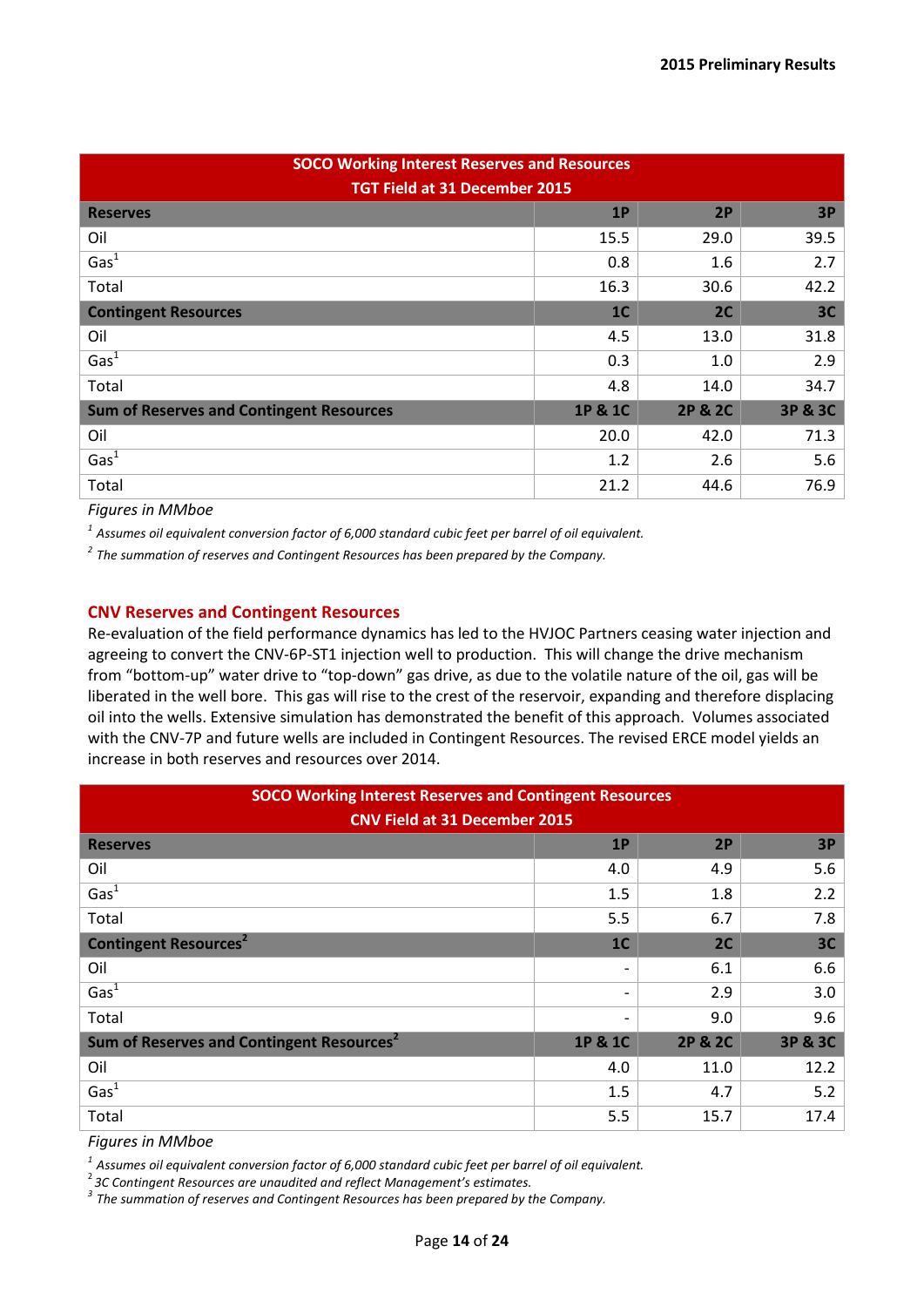#### **Viodo Reserves and Contingent Resources**

There are no plans for commercial standalone development of the Viodo Field in the Marine XI Block at this time. However, there remains potential to recognise additional Contingent Resources on the Marine XI Block from Lideka East, and from the Lidongo Discovery as it is progressed towards unitisation with the nearby Litchendjili Field which has commenced production.

| <b>SOCO Working Interest Contingent Resources</b> |     |  |  |  |
|---------------------------------------------------|-----|--|--|--|
| Viodo Field at 31 December 2015                   |     |  |  |  |
| <b>Contingent Resources</b>                       | 2C. |  |  |  |
| Oil                                               | 8.1 |  |  |  |
| Gas                                               |     |  |  |  |
| Total                                             | 8.1 |  |  |  |
|                                                   |     |  |  |  |

*Figures in MMbbl*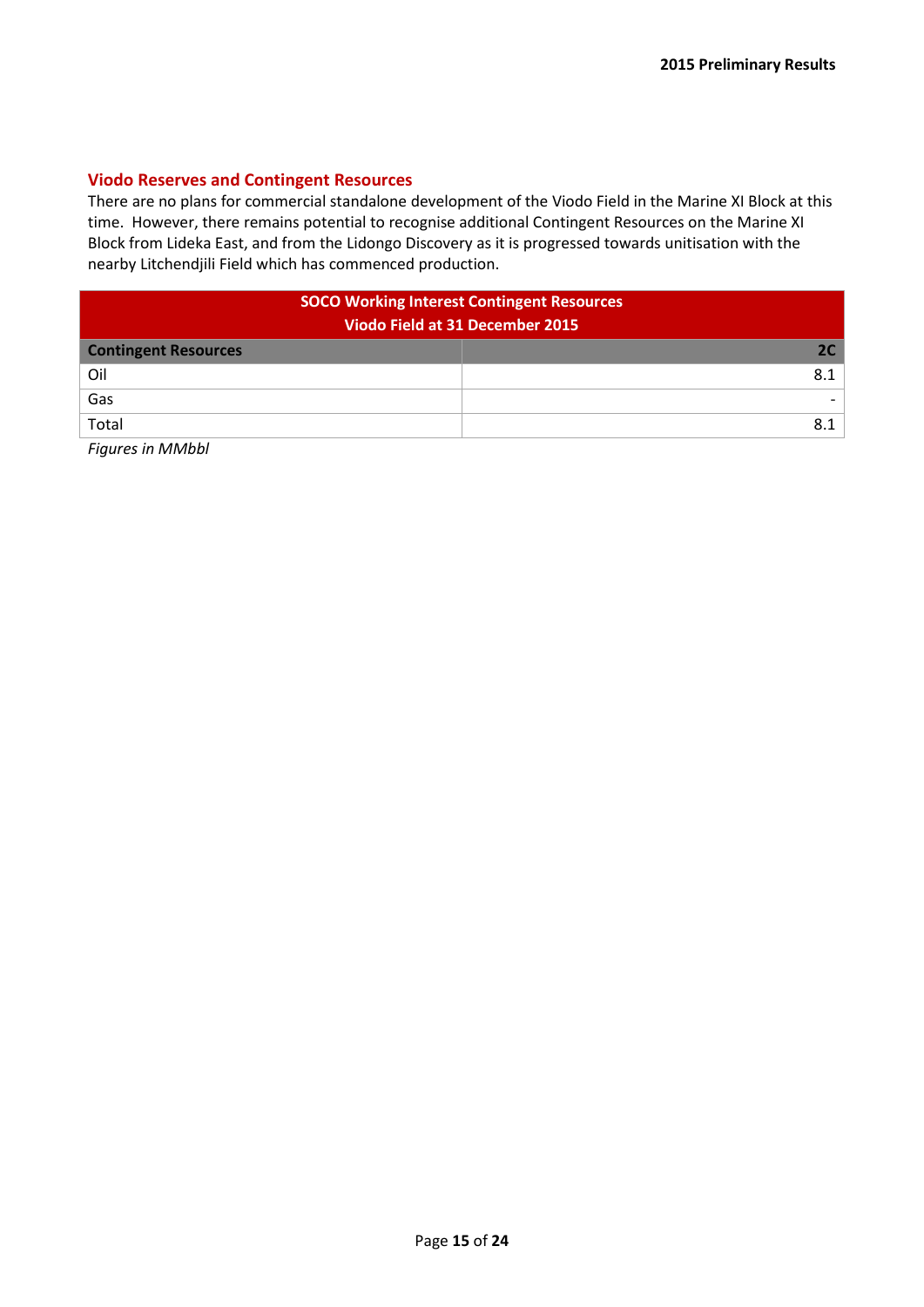# **Consolidated Income Statement**

for the year to 31 December 2015

|                                             | <b>Notes</b>   | 2015<br>\$ million | 2014<br>\$ million |
|---------------------------------------------|----------------|--------------------|--------------------|
|                                             |                |                    |                    |
| Revenue                                     | $\overline{4}$ | 214.8              | 448.2              |
| Cost of sales                               |                | (166.4)            | (143.8)            |
| <b>Gross profit</b>                         |                | 48.4               | 304.4              |
| Administrative expenses                     |                | (10.0)             | (11.8)             |
| Pre-licence exploration costs               |                | (0.8)              |                    |
| <b>Exploration expense</b>                  | $\overline{7}$ | (35.6)             | (79.5)             |
| Impairment of property, plant and equipment | 8              |                    | (60.5)             |
| <b>Operating profit</b>                     |                | 2.0                | 152.6              |
|                                             |                |                    |                    |
| Investment revenue                          |                | 0.4                | 0.7                |
| Other gains and losses                      |                | 7.4                | 1.6                |
| Finance costs                               |                | (1.6)              | (2.2)              |
| <b>Profit before tax</b>                    | $\overline{4}$ | 8.2                | 152.7              |
| Tax                                         | 4, 5           | (42.0)             | (138.7)            |
|                                             |                |                    |                    |
| (Loss) profit for the year                  |                | (33.8)             | 14.0               |
|                                             |                |                    |                    |
| (Loss) earnings per share (cents)           | 6              |                    |                    |
| <b>Basic</b>                                |                | (10.3)             | 4.3                |
| <b>Diluted</b>                              |                | (10.3)             | 4.2                |
|                                             |                |                    |                    |

# **Consolidated Statement of Comprehensive Income**

for the year to 31 December 2015

|                                                                | 2015       | 2014       |
|----------------------------------------------------------------|------------|------------|
|                                                                | \$ million | \$ million |
| (Loss) profit for the year                                     | (33.8)     | 14.0       |
| Items that may be subsequently reclassified to profit or loss: |            |            |
| Unrealised currency translation differences                    | 1.8        | (1.8)      |
| Total comprehensive (loss) income for the year                 | (32.0)     | 12.2       |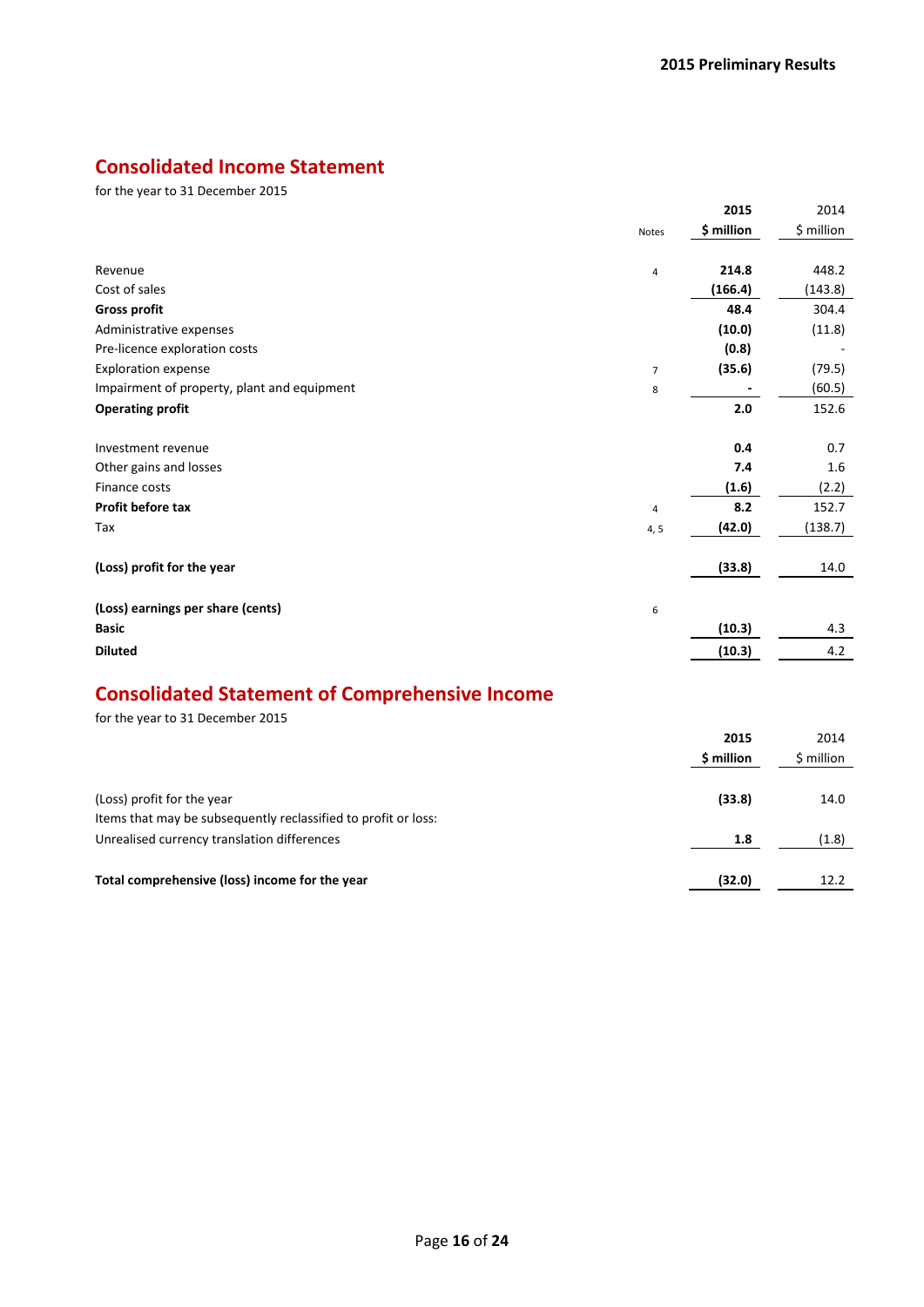# **Balance Sheets**

as at 31 December 2015

|                                  |                |            | Group      |            | Company    |
|----------------------------------|----------------|------------|------------|------------|------------|
|                                  |                | 2015       | 2014       | 2015       | 2014       |
|                                  | Notes          | \$ million | \$ million | \$ million | \$ million |
| <b>Non-current assets</b>        |                |            |            |            |            |
| Intangible assets                |                | 211.5      | 209.1      |            |            |
|                                  | $\overline{7}$ |            |            |            |            |
| Property, plant and equipment    | 8              | 760.5      | 790.0      | 0.8        | 1.0        |
| Investments                      |                |            |            | 637.1      | 689.4      |
| <b>Financial asset</b>           | 9              |            | 45.0       |            |            |
| Other receivables                |                | 29.5       | 24.6       |            |            |
|                                  |                | 1,001.5    | 1,068.7    | 637.9      | 690.4      |
| <b>Current assets</b>            |                |            |            |            |            |
| Inventories                      |                | 3.1        | 6.1        |            |            |
| Trade and other receivables      |                | 19.5       | 39.6       | 0.9        | 0.6        |
| Tax receivables                  |                | 0.7        | 1.1        | 0.3        | 0.5        |
| Financial asset                  |                | 52.7       |            |            |            |
| Liquid investments               |                |            | 40.2       |            |            |
| Cash and cash equivalents        |                | 103.6      | 126.2      | 0.2        | 0.2        |
|                                  |                | 179.6      | 213.2      | 1.4        | 1.3        |
|                                  |                |            |            |            |            |
| <b>Total assets</b>              |                | 1,181.1    | 1,281.9    | 639.3      | 691.7      |
| <b>Current liabilities</b>       |                |            |            |            |            |
| Trade and other payables         |                | (37.2)     | (43.9)     | (3.0)      | (2.2)      |
| Tax payable                      |                | (7.8)      | (11.6)     | (0.8)      | (0.2)      |
|                                  |                |            |            |            |            |
|                                  |                | (45.0)     | (55.5)     | (3.8)      | (2.4)      |
| Net current assets (liabilities) |                | 134.6      | 157.7      | (2.4)      | (1.1)      |
|                                  |                |            |            |            |            |
| <b>Non-current liabilities</b>   |                |            |            |            |            |
| Deferred tax liabilities         |                | (183.7)    | (200.2)    |            |            |
| Long term provisions             |                | (59.9)     | (51.1)     |            |            |
|                                  |                | (243.6)    | (251.3)    |            |            |
| <b>Total liabilities</b>         |                | (288.6)    | (306.8)    | (3.8)      | (2.4)      |
| <b>Net assets</b>                |                | 892.5      | 975.1      | 635.5      | 689.3      |
|                                  |                |            |            |            |            |
| <b>Equity</b>                    |                |            |            |            |            |
| Share capital                    |                | 27.6       | 27.6       | 27.6       | 27.6       |
| Other reserves                   |                | 242.3      | 239.5      | 195.3      | 195.0      |
| Retained earnings                |                | 622.6      | 708.0      | 412.6      | 466.7      |
| <b>Total equity</b>              |                | 892.5      | 975.1      | 635.5      | 689.3      |
|                                  |                |            |            |            |            |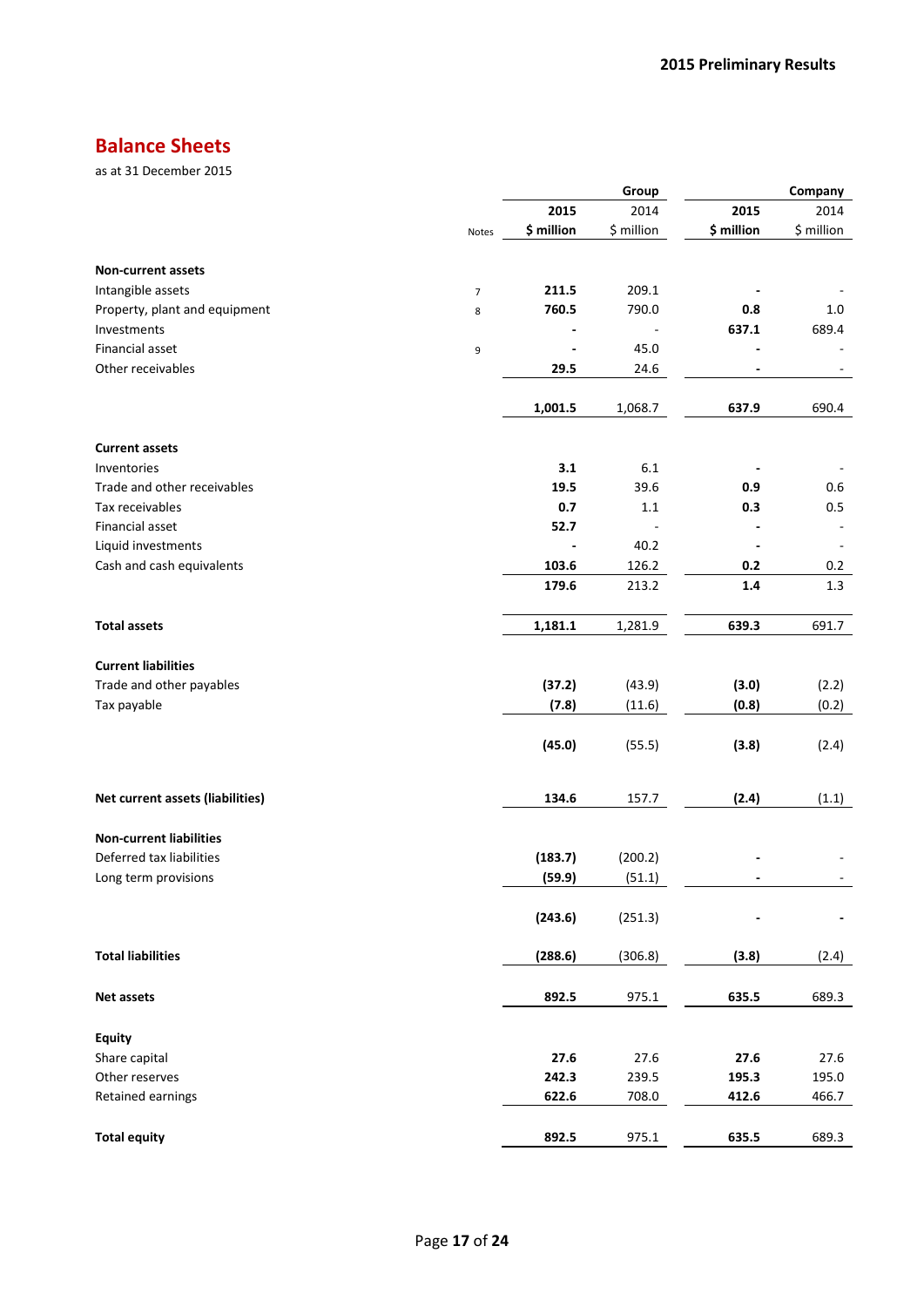# **Statements of Changes in Equity**

for the year to 31 December 2015

|                                             |                            |                                    |                          |                             | Group      |
|---------------------------------------------|----------------------------|------------------------------------|--------------------------|-----------------------------|------------|
|                                             | Called up<br>share capital | <b>Share</b><br>premium<br>account | Other<br>reserves        | <b>Retained</b><br>earnings | Total      |
|                                             | \$ million                 | \$ million                         | \$ million               | \$ million                  | \$ million |
| As at 1 January 2014                        | 27.6                       | 11.1                               | 226.5                    | 815.6                       | 1,080.8    |
| <b>Distributions</b>                        |                            |                                    | -                        | (118.1)                     | (118.1)    |
| New shares issued                           |                            | 0.1                                | $\overline{\phantom{m}}$ | $\overline{a}$              | 0.1        |
| Issue and redemption of B shares            |                            | (11.2)                             | 11.2                     |                             |            |
| Share-based payments                        |                            |                                    | 0.4                      |                             | 0.4        |
| Transfer relating to share-based payments   |                            |                                    | 1.7                      | (1.7)                       |            |
| Unrealised currency translation differences |                            |                                    | (0.3)                    | (1.8)                       | (2.1)      |
| Retained profit for the year                | $\overline{\phantom{a}}$   | $\overline{\phantom{a}}$           | $\overline{\phantom{m}}$ | 14.0                        | 14.0       |
| As at 1 January 2015                        | 27.6                       |                                    | 239.5                    | 708.0                       | 975.1      |
| Distributions                               |                            |                                    |                          | (51.1)                      | (51.1)     |
| Share-based payments                        |                            |                                    | 0.5                      |                             | 0.5        |
| Transfer relating to share-based payments   |                            |                                    | 2.3                      | (2.3)                       |            |
| Unrealised currency translation differences |                            |                                    | -                        | 1.8                         | 1.8        |
| Loss for the year                           |                            |                                    | $\overline{\phantom{0}}$ | (33.8)                      | (33.8)     |
|                                             | 27.6                       |                                    | 242.3                    | 622.6                       | 892.5      |

#### **As at 31 December 2015**

|                                             |                                          |                                                  |                                 |                                           | Company             |
|---------------------------------------------|------------------------------------------|--------------------------------------------------|---------------------------------|-------------------------------------------|---------------------|
|                                             | Called up<br>share capital<br>\$ million | <b>Share</b><br>premium<br>account<br>\$ million | Other<br>reserves<br>\$ million | <b>Retained</b><br>earnings<br>\$ million | Total<br>\$ million |
| As at 1 January 2014                        | 27.6                                     | 11.1                                             | 183.1                           | 663.4                                     | 885.2               |
| <b>Distributions</b>                        |                                          |                                                  |                                 | (119.2)                                   | (119.2)             |
| New shares issued                           |                                          | 0.1                                              |                                 |                                           | 0.1                 |
| Issue and redemption of B shares            | $\overline{\phantom{a}}$                 | (11.2)                                           | 11.2                            |                                           |                     |
| Share-based payments                        |                                          |                                                  | 0.4                             |                                           | 0.4                 |
| Transfer relating to share-based payments   |                                          |                                                  | 0.6                             | (1.7)                                     | (1.1)               |
| Unrealised currency translation differences |                                          | ÷,                                               | (0.3)                           | (53.9)                                    | (54.2)              |
| Loss for the year                           | ٠                                        | ٠                                                |                                 | (21.9)                                    | (21.9)              |
| As at 1 January 2015                        | 27.6                                     |                                                  | 195.0                           | 466.7                                     | 689.3               |
| <b>Distributions</b>                        |                                          |                                                  |                                 | (51.1)                                    | (51.1)              |
| Share-based payments                        |                                          |                                                  | 0.5                             |                                           | 0.5                 |
| Transfer relating to share-based payments   |                                          |                                                  | (0.1)                           | (2.3)                                     | (2.4)               |
| Unrealised currency translation differences |                                          |                                                  | (0.1)                           | (31.5)                                    | (31.6)              |
| Retained profit for the year                |                                          | -                                                |                                 | 30.8                                      | 30.8                |
| As at 31 December 2015                      | 27.6                                     |                                                  | 195.3                           | 412.6                                     | 635.5               |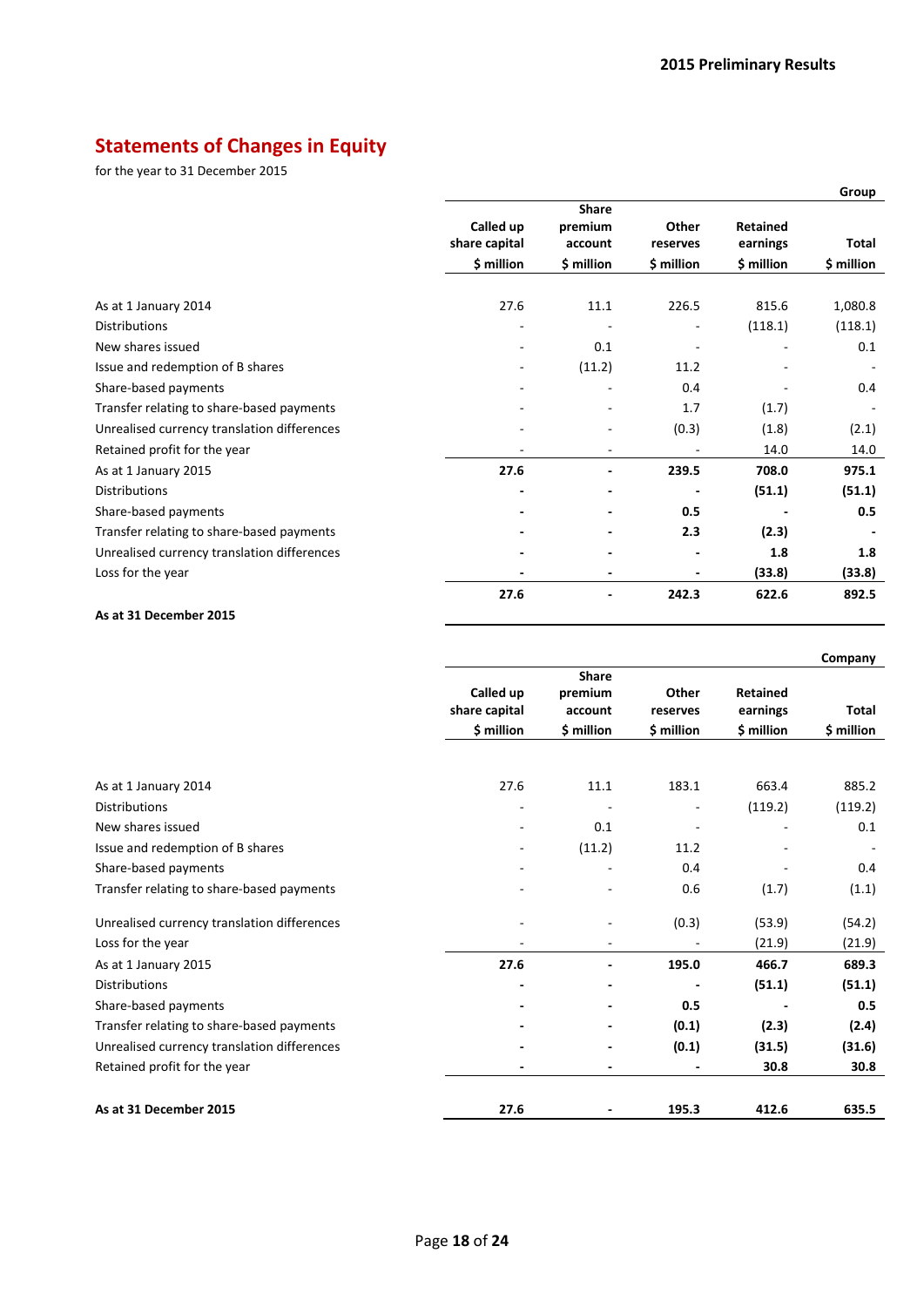## **Cash Flow Statements**

for the year to 31 December 2015

|                                                       |              |                          | Group      |                | Company    |
|-------------------------------------------------------|--------------|--------------------------|------------|----------------|------------|
|                                                       |              | 2015                     | 2014       | 2015           | 2014       |
|                                                       | <b>Notes</b> | \$ million               | \$ million | \$ million     | \$ million |
| Net cash from (used in) operating activities          | 11           | 80.3                     | 251.2      | (6.5)          | (6.8)      |
| <b>Investing activities</b>                           |              |                          |            |                |            |
| Purchase of intangible assets                         |              | (17.5)                   | (77.0)     |                |            |
| Purchase of property, plant and equipment             |              | (70.0)                   | (85.5)     | (0.1)          | (0.2)      |
| Decrease in liquid investments <sup>1</sup>           |              | 40.2                     | 39.9       |                |            |
| Payment to abandonment fund                           |              | (4.9)                    | (9.6)      |                |            |
| Investment in subsidiary undertakings                 |              |                          |            | (5.7)          | 0.9        |
| Dividends received from subsidiary undertakings       |              | $\overline{\phantom{a}}$ |            | 62.5           | 130.0      |
| Net cash (used in) from investing activities          |              | (52.2)                   | (132.2)    | 56.7           | 130.7      |
| <b>Financing activities</b>                           |              |                          |            |                |            |
| Share-based payments                                  |              | (1.0)                    | (1.2)      | (1.0)          | (1.2)      |
| <b>Distributions</b>                                  | 10           | (51.1)                   | (118.1)    | (51.1)         | (119.2)    |
| Proceeds on issue of ordinary share capital           |              | $\overline{\phantom{a}}$ | 0.1        | $\blacksquare$ | 0.1        |
| Net cash used in financing activities                 |              | (52.1)                   | (119.2)    | (52.1)         | (120.3)    |
| Net (decrease) increase in cash and cash equivalents  |              | (24.0)                   | (0.2)      | (1.9)          | 3.6        |
| Cash and cash equivalents at beginning of year        |              | 126.2                    | 129.9      | 0.2            | 0.3        |
| Effect of foreign exchange rate changes               |              | 1.4                      | (3.5)      | 1.9            | (3.7)      |
| Cash and cash equivalents at end of year <sup>1</sup> |              | 103.6                    | 126.2      | 0.2            | 0.2        |

 $1$  Liquid investment's comprise short term liquid investments of between three to six months maturity while cash and cash equivalents comprise cash at bank and other short term highly liquid investments of less than three months maturity. The combined cash and cash equivalents and liquid investments balance at 31 December 2015 was \$103.6m (2014: \$166.4m).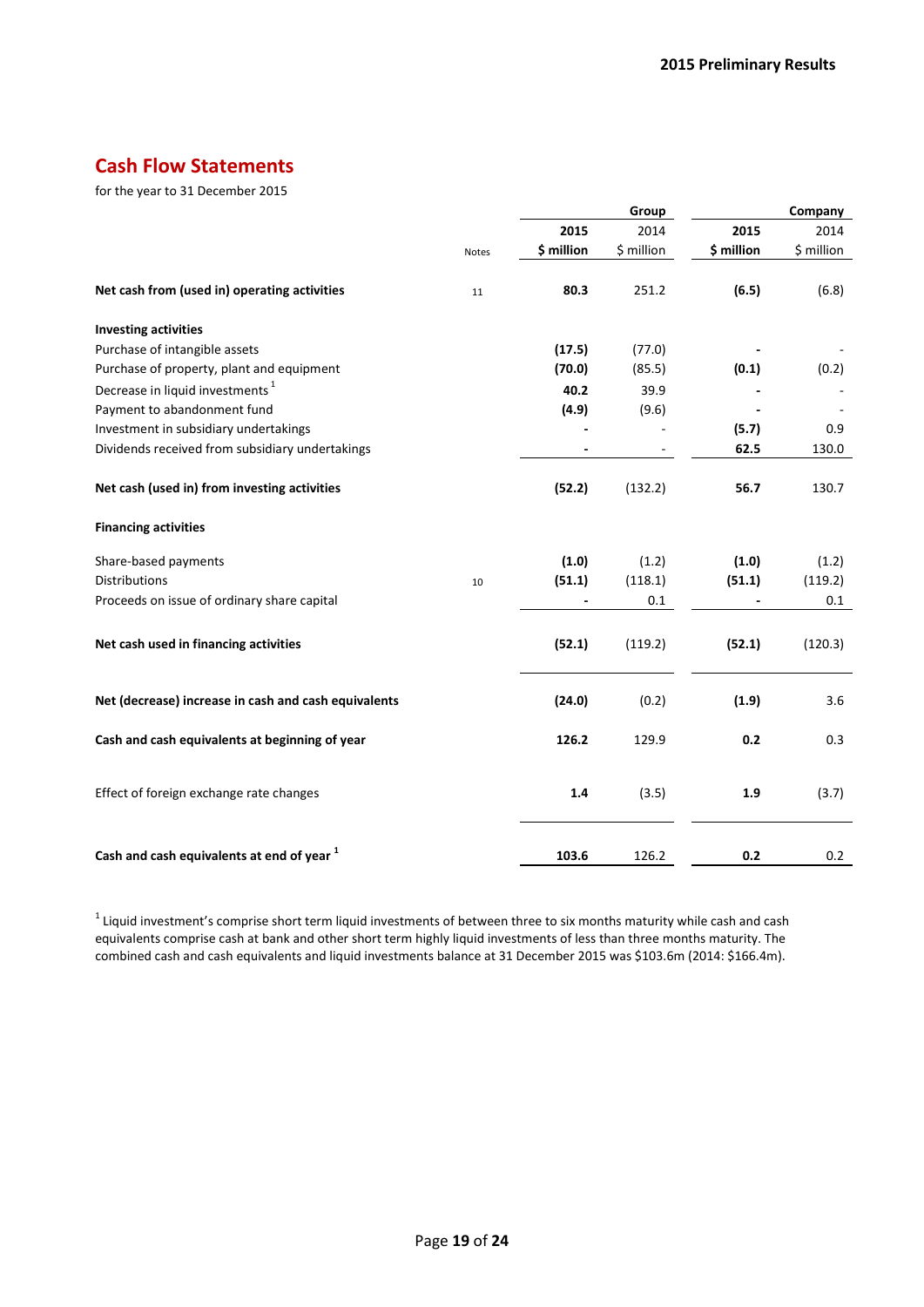# **Notes to the consolidated financial information**

#### **1 General information**

The financial information set out above does not constitute the Company's statutory accounts for the years ended 31 December 2015 or 2014, but is derived from those accounts. A copy of the statutory accounts for 2014 has been delivered to the Registrar of Companies and those for 2015 will be delivered following the Company's annual general meeting. The auditors have reported on those accounts; their reports were unqualified, did not draw attention to any matters by way of emphasis without qualifying their report and did not contain statements under section 498(2) or (3) of the Companies Act 2006. Whilst the financial information included in this preliminary announcement has been computed in accordance with International Financial Reporting Standards (IFRS), this announcement does not itself contain sufficient information to comply with IFRS. The financial statements are presented in US dollars which is the functional currency of each of the Company's subsidiary undertakings.

#### **2 Basis of preparation**

The financial information has been prepared in accordance with the recognition and measurement criteria IFRS and with IFRSs adopted for use in the European Union. The financial statements have been prepared under the historical cost basis, except for the valuation of hydrocarbon inventory and the revaluation of certain financial instruments.

The Group has a strong financial position and based on future cash flow projections should comfortably be able to continue in operational existence for the foreseeable future. Consequently, the Directors believe that the Group is well placed to manage its financial and operating risks successfully and have prepared the financial information on a going concern basis.

#### **3 Critical judgements and accounting estimates**

#### **Oil and gas reserves and DD&A**

Proven and probable reserves are estimated using standard recognised evaluation techniques. The estimates are reviewed at least twice a year and were audited at 31 December 2015. Future development costs are estimated taking into account the level of development required to produce the reserves by reference to operators, where applicable, and internal engineers. As discussed in the Review of Operations, the TGT and CNV proved and probable reserves estimates have been revised based on ongoing work of ERCE and audited by our reserves auditors, GCA. DD&A on CNV is expected to decrease on a per barrel basis to reflect the revised production and expenditure profiles from 2016 and DD&A on TGT will increase slightly as a result of a small decrease in 2P reserves. Reserves estimates are inherently uncertain, especially in the early stages of a field's life, and are routinely revised over the producing lives of oil and gas fields as new information becomes available and as economic conditions evolve. Such revisions may impact the Group's future financial position and results, in particular, in relation to DD&A and impairment testing of oil and gas property plant and equipment.

#### **Oil and gas assets**

Management considers intangible exploration and evaluation assets and tangible property, plant and equipment assets for impairment at least annually with reference to indicators in IFRS 6 and IAS 36, respectively. Note 7 describes the exploration expense of intangible exploration and evaluation assets during 2015 and Note 8 describes the impairment testing of property, plant and equipment also during 2015. Management considers the appropriateness of asset classification at least annually.

#### **Financial asset**

The key estimates that are used in calculating the fair value of the Group's financial asset arising on the disposal of its Mongolia interest are described in note 9 and are reviewed at least annually.

#### **4 Segment information**

The Group has one principal business activity being oil and gas exploration and production. The Group's operations are located in South East Asia and Africa (the Group's operating segments) and form the basis on which the Group reports its segment information. There are no inter-segment sales.

|                                       |                              |                                   |                                  | 2015                |
|---------------------------------------|------------------------------|-----------------------------------|----------------------------------|---------------------|
|                                       | <b>SE Asia</b><br>\$ million | Africa <sup>2</sup><br>\$ million | <b>Unallocated</b><br>\$ million | Group<br>\$ million |
|                                       |                              |                                   |                                  |                     |
| Oil and gas sales                     | 214.8                        |                                   | $\overline{\phantom{a}}$         | 214.8               |
| Depletion and depreciation            | 99.0                         | ۰                                 | 0.2                              | 99.2                |
| <b>Exploration expense</b>            | 0.6                          | 35.0                              | $\qquad \qquad \blacksquare$     | 35.6                |
| Profit (loss) before tax <sup>1</sup> | 46.3                         | (35.8)                            | (2.3)                            | 8.2                 |
| Tax charge (see Note 5)               | 42.2                         | ٠                                 | (0.2)                            | 42.0                |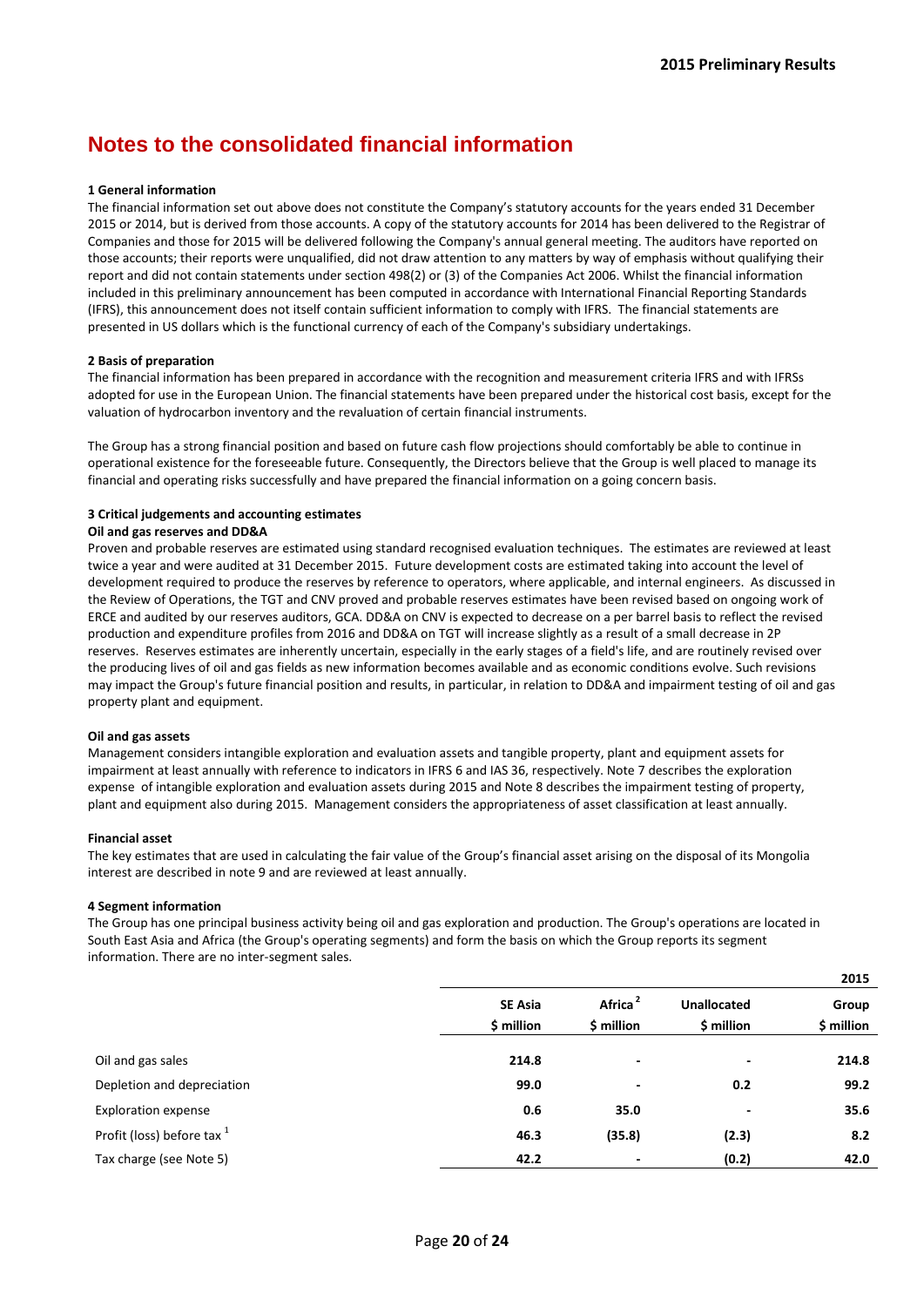|                                            |            |                     |             | 2014       |
|--------------------------------------------|------------|---------------------|-------------|------------|
|                                            | SE Asia    | Africa <sup>2</sup> | Unallocated | Group      |
|                                            | \$ million | \$ million          | \$ million  | \$ million |
| Oil and gas sales                          | 448.2      |                     | ۰           | 448.2      |
| Depletion and depreciation                 | 50.1       | ۰                   | 0.1         | 50.2       |
| <b>Exploration expense</b>                 | 0.3        | 79.2                | ۰           | 79.5       |
| Impairment of property plant and equipment | 60.5       | ۰                   | ۰           | 60.5       |
| Profit (loss) before tax <sup>1</sup>      | 241.5      | (79.2)              | (9.6)       | 152.7      |
| Tax charge                                 | 138.1      |                     | 0.6         | 138.7      |

 $^1$  Unallocated amounts included in profit before tax comprise corporate costs not attributable to an operating segment, investment revenue, other gains and losses and finance costs.

 $2$  Costs associated with the Africa segment are capitalised in accordance with the Group's accounting policy to the extent they are recoverable.

Included in revenues arising from South East Asia are revenues of \$188.2m (2014: \$234.5m and \$194.4m) which arose from the Group's largest individual customers who have contributed 10% or more to the Group's revenue.

#### **Geographical information**

Group revenue and non-current assets (excluding the financial asset and other receivables) by geographical location are separately detailed below where they exceed 10% of total revenue or non-current assets, respectively:

#### *Revenue*

All of the Group's revenue is derived from foreign countries. The Group's revenue by geographical location is determined by reference to the final destination of oil or gas sold.

|           | 2015       | 2014       |
|-----------|------------|------------|
|           | \$ million | \$ million |
| Vietnam   | 192.4      | 240.0      |
| China     | 9.3        | 97.8       |
| Australia | 7.7        | 48.1       |
| Malaysia  | ٠          | 35.5       |
| Other     | 5.4        | 26.8       |
|           | 214.8      | 448.2      |

#### *Non-current assets*

|                | 2015       | 2014       |
|----------------|------------|------------|
|                | \$ million | \$ million |
| United Kingdom | 0.8        | 1.0        |
| Vietnam        | 760.7      | 789.0      |
| Congo          | 157.7      | 147.1      |
| Other - Africa | 52.8       | 62.0       |
|                | 972.0      | 999.1      |

Excludes the financial asset and other receivables.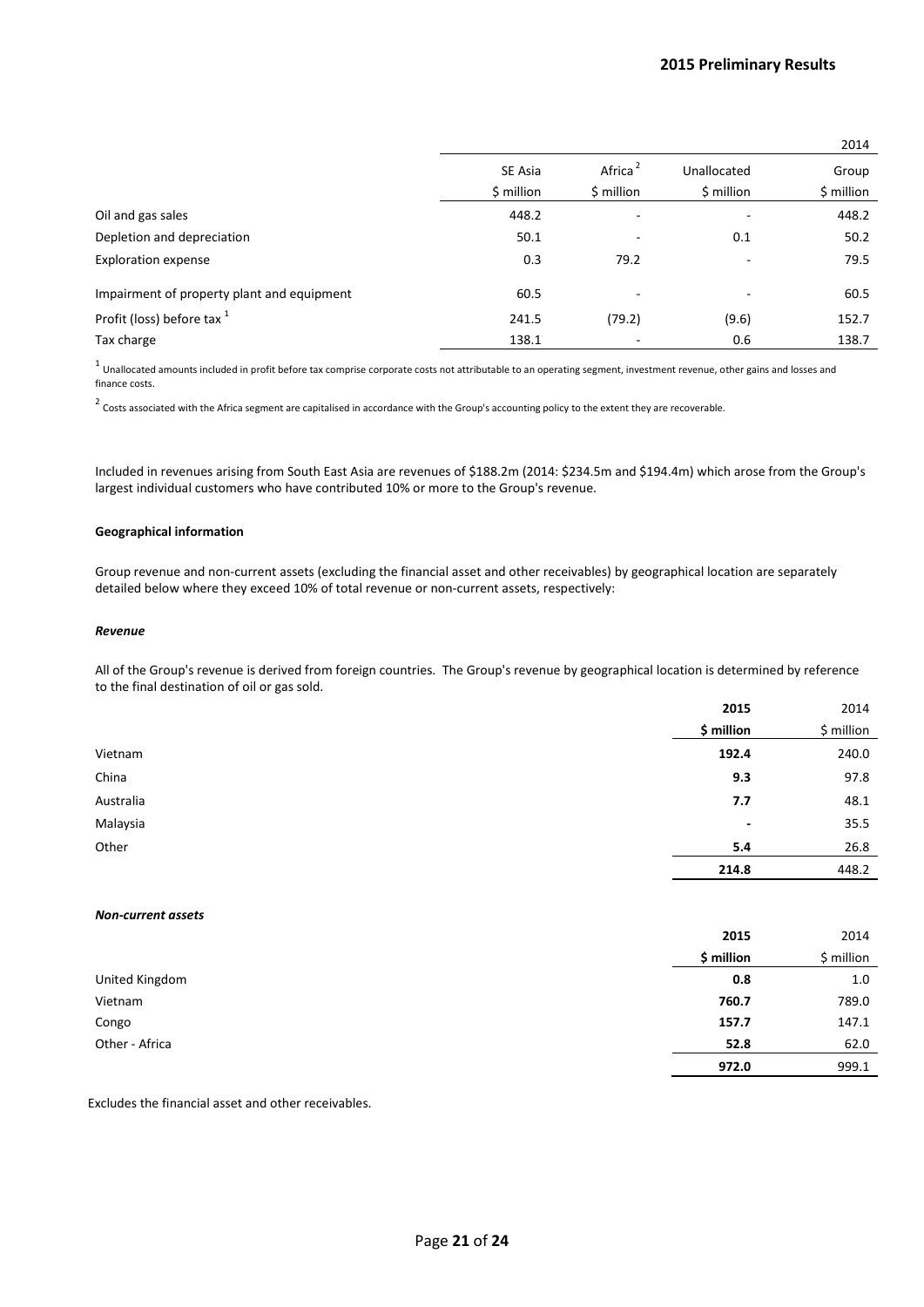**2015** 2014 **\$ million \$ million** Current tax **58.5** 122.7 Deferred tax **(16.5)** 16.0 **42.0** 138.7

The Group's corporation tax is calculated at 50% (2014: 50%) of the estimated assessable profit for the year in Vietnam. During 2015 and 2014 both current and deferred taxation have arisen in overseas jurisdictions only.

The charge for the year can be reconciled to the profit per the income statement as follows:

|                                                        | 2015       | 2014       |
|--------------------------------------------------------|------------|------------|
|                                                        | \$ million | \$ million |
| Profit before tax                                      | 8.2        | 152.7      |
| Profit before tax at 50% (2014: 50%)                   | 4.1        | 76.4       |
| Effects of:                                            |            |            |
| Non-taxable income                                     | (4.1)      |            |
| Non-deductible expenses                                | 19.5       | 18.1       |
| Tax losses not recognised                              | 3.8        | 3.9        |
| Non-deductible exploration costs written off           | 18.2       | 39.7       |
| Adjustments to tax charge in respect of previous years | 0.5        | 0.6        |
| Tax charge for the year                                | 42.0       | 138.7      |

The prevailing tax rate in the jurisdictions in which the Group produces oil and gas is 50%. The tax charge in future periods may also be affected by the factors in the reconciliation.

#### **6 (Loss) earnings per share**

The calculation of the basic and diluted earnings per share is based on the following data:

|                                                                                          | 2015                       | 2014       |
|------------------------------------------------------------------------------------------|----------------------------|------------|
|                                                                                          | \$ million                 | \$ million |
| Earnings for the purposes of basic and diluted earnings per share                        | (33.8)                     | 14.0       |
| Effect of dilutive potential ordinary shares – Share awards and options                  | (0.2)                      |            |
| Earnings for the purposes of diluted earnings per share                                  | (34.0)                     | 14.0       |
|                                                                                          |                            |            |
|                                                                                          | Number of shares (million) |            |
|                                                                                          | 2015                       | 2014       |
| Weighted average number of ordinary shares for the purpose of basic earnings per share   | 329.1                      | 328.6      |
| Effect of dilutive potential ordinary shares - Share awards and options                  | 3.7                        | 1.3        |
| Weighted average number of ordinary shares for the purpose of diluted earnings per share | 332.8                      | 329.9      |

In accordance with IAS 33 "Earnings per Share", the effects of antidilutive potential have not been included when calculating dilutive loss per share for the year ended 31 December 2015.

| ×<br>I<br>× | × |
|-------------|---|
|-------------|---|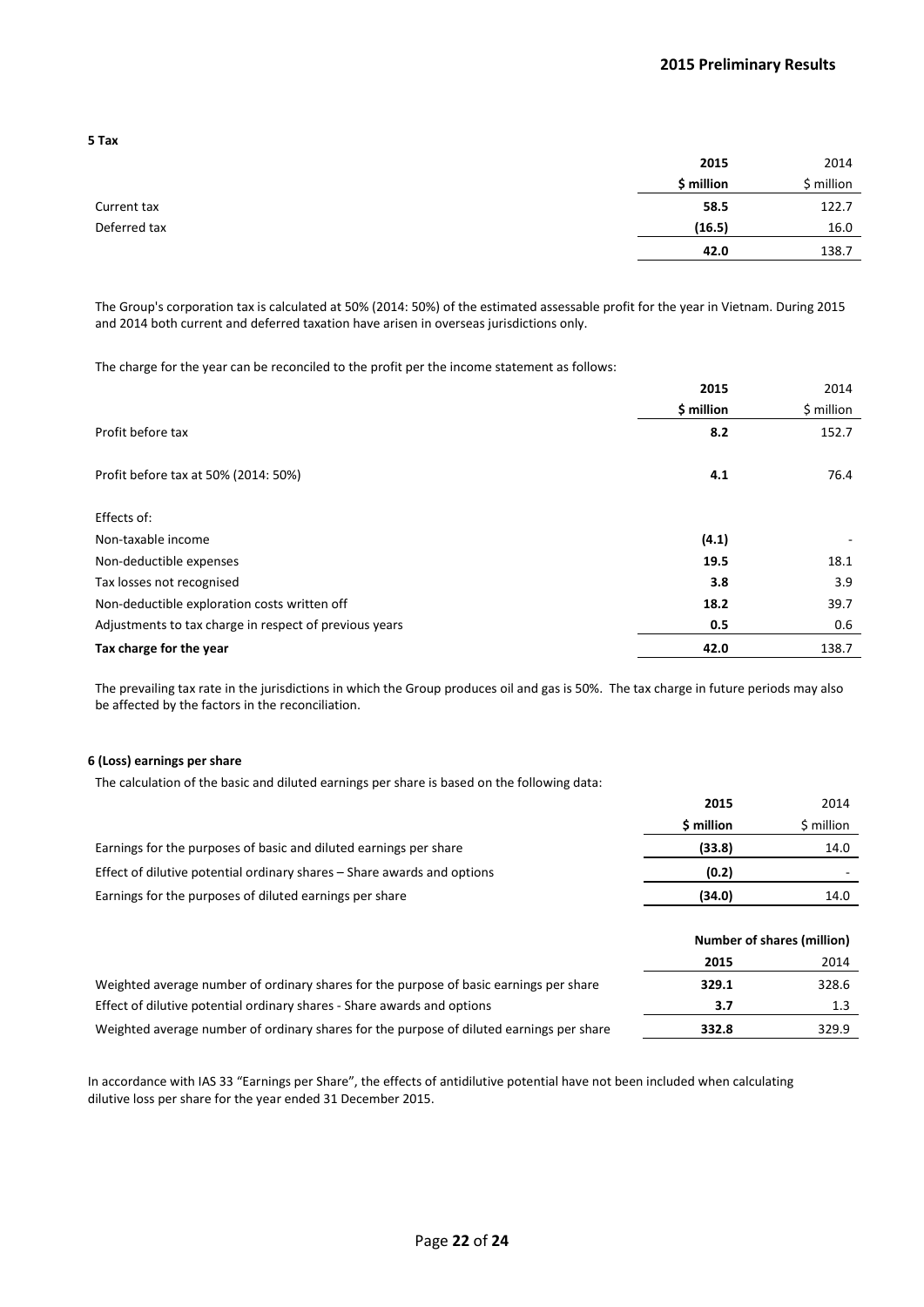#### **7 Intangible assets**

During 2015, exploration costs including costs associated with the MPS licence (2014: Albertine Graben Block V in eastern DRC) and costs associated with the early stages of new ventures in the amount of \$13.1m (2014: \$73.6m), were written off in the income statement in accordance with the Group's accounting policy on oil and gas exploration and evaluation expenditure. In accordance with IAS 37, a further \$22.5m (2014: \$5.9m on Block V) has been provided for respect of fulfilling our MPS licence commitments.

#### **8 Property, plant and equipment**

As discussed in the Review of Operations, CNV proved and probable oil and gas reserves audited by GCA have increased (2014: decreased). The increase in reserves offset the impact of the lower oil prices. The recoverable amount of the CNV producing asset has been determined using the fair value less costs of disposal method which constitutes a level 3 valuation within the fair value hierarchy. The majority of the fair value is derived from a discounted cash flow valuation of the 2P production profile, with a minor portion derived from the incremental value of 2C Contingent Resources, significantly risk adjusted. The key assumptions to which the fair value measurement is most sensitive are oil price, reserves and the risked value ascribed to Contingent Resources. With the increase in reserves on the CNV asset a test for impairment reversal loss was triggered. Management concluded that the carrying amount, net of the impairment recorded in 2014, remains within the reasonable range of fair value estimates for CNV and thus no significant reversal of the previously recognised impairment is considered to have risen in the year (2014: pre-tax impairment charge \$60.5m and associated tax credit of \$22.3m). As at 31 December 2015, the fair value of the asset is estimated based on a project specific discount rate of 12.5% (2014: 10%) and an oil price reflecting a gradual increase over five years from \$45/bbl in 2016 (2014: three year forward curve) to \$78/bbl (2014: \$90/bbl) in 2020 plus inflation of 2.0% (2014: 2.5%) thereafter.

The sustained low oil price also triggered an impairment test on the Group's TGT asset in Vietnam. The recoverable amount of the TGT producing asset has been determined using the fair value less costs of disposal method which constitutes a level 3 valuation within the fair value hierarchy. The majority of the fair value is derived from a discounted cash flow valuation of the 2P production profile, with a portion derived from the incremental value of 2C Contingent Resources, risk adjusted. The key assumptions to which the fair value measurement is most sensitive are oil price, reserves and the risked value ascribed to Contingent Resources. As at 31 December 2015, the fair value of the asset is estimated to be higher than the book value based on a project specific discount rate of 10% (2014: 10%) and an oil price reflecting a gradual increase over five years from \$45/bbl in 2016 (2014: three year forward curve) to \$78/bbl (2014: \$90/bbl) in 2020 plus inflation of 2.0% (2014: 2.5%) thereafter.

#### **9 Financial asset**

In 2005, the Group disposed of its Mongolia interest to Daqing Oilfield Limited Company. Under the terms of the transaction the Group is entitled to receive a subsequent payment amount of up to \$52.7m, once cumulative production reaches 27.8 million barrels of oil, at the rate of 20% of the average monthly marker price for Daqing crude multiplied by the aggregate production for that month. Daqing has notified SOCO that the production threshold of crude oil in excess of 27.8 million barrels was achieved in December 2015 resulting in a portion of the financial asset falling due post year end. The first payment, which has now become due, has not yet been received, however based on the correspondence with Daqing and legal advice received by the Company, the Directors believe that the full subsequent payment amount will be settled within the year.

At budgeted oil prices for 2016 and based on ongoing correspondence with the counter party, we project that the deferred payment of \$52.7m associated with the 2005 sale of our Mongolian interests to be fully received in the next 12 months.

The subsequent payment amount was reclassified from non-current assets to current assets as a financial asset at fair value through profit or loss. The fair value of the subsequent payment amount was determined using a valuation technique as there is no active market against which direct comparisons can be made (Level 3 as defined in IFRS 7). Assumptions made in calculating the fair value at each reporting date include factors mentioned above, risked as appropriate, with the resultant cash flows discounted at a commercial risk free interest rate. The fair value of the financial asset at the date of completion of the sale in 2005 was \$31.5 million. As at 31 December 2015, taking into account the achievement of the 27.8m barrel threshold in the year and the other factors described above, the Directors estimated that the fair value was \$52.7 million (2014: \$45.0 million) being the full subsequent payment amount due without risk adjustment**.**

#### **10 Distribution to Shareholders**

In June 2015, the Company paid a dividend to shareholders of \$51.1m (£0.10 per share). The Trust, which is consolidated within the Group, waived its rights to receive a dividend.

The Board is recommending a final dividend of 2 pence per Ordinary Share, which amounts to approximately \$9.5m. The proposed final dividend is subject to approval by shareholders at the Annual General Meeting and has not been included as a liability in these financial statements. The proposed dividend will be paid on 17 June 2016 to shareholders on the Register of Members at the close of business on 27 May 2016.

In October 2014, a return of value was made to all shareholders of the Company amounting to \$119.2m (£0.22 per share) in cash by way of a B/C share scheme, which gave shareholders (other than certain overseas shareholders) a choice between receiving cash in the form of income or in the form of capital. As part of the B/C share scheme, 107,078,451 B shares, with a par value of £0.22 per share, were allotted and subsequently redeemed at par value. A further 224,876,192 C shares, with a par value of £0.0000001 per